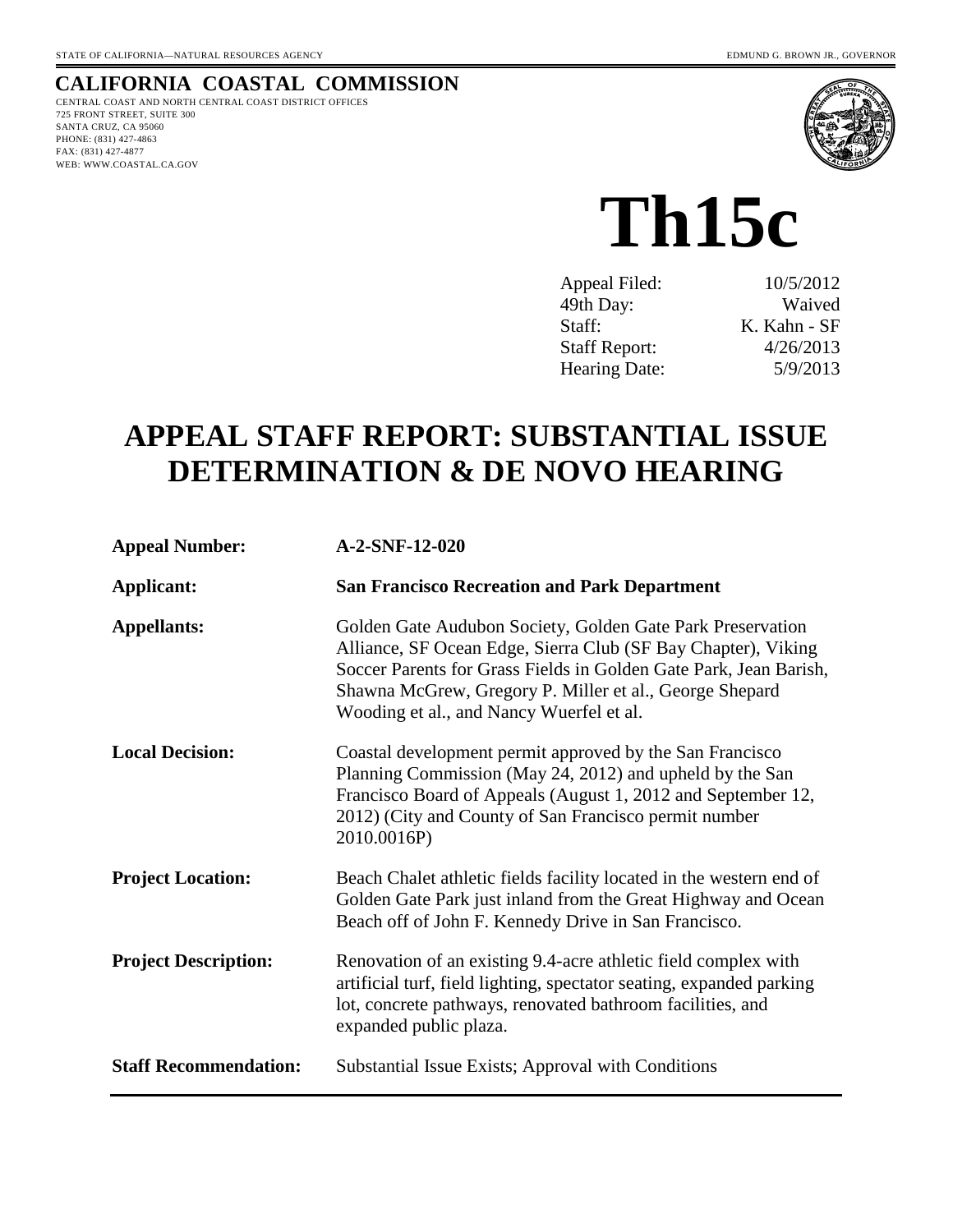## **SUMMARY OF STAFF RECOMMENDATION**

The City and County of San Francisco (City of San Francisco) approved a coastal development permit (CDP) to allow the renovation of the Beach Chalet athletic fields facility, an existing 9.4 acre athletic field facility located in the western edge of Golden Gate Park, roughly 1,000 feet inland from Ocean Beach, in San Francisco. The renovation includes: replacing the existing grass fields with artificial turf, installing ten 60-foot tall sets of field lights, installing spectator seating (for approximately 1,000 spectators), replacing the existing 8-foot perimeter metal chainlink fence with a 3.5-foot vinyl chain-link fence (with eight 16-foot tall sections behind soccer goal post end lines), expanding the existing parking lot with 20 additional spaces, renovating the existing bathroom facilities, installing concrete paths around and through the facility, and creating a public plaza with play structures, barbecue pits, and tables. The Appellants contend that the City's decision is inconsistent with the City of San Francisco Local Coastal Program (LCP) because the approved project: 1) does not protect the naturalistic quality of the western end of Golden Gate Park, including in terms of its historic status; 2) is contrary to the mandate for reforestation by removing over 55 trees; 3) does not preserve the natural characteristics of the Cliff House/Sutro Baths area; and 4) does not protect the Richmond and Sunset residential areas from traffic and visitor impacts.

#### **Staff recommends that the Commission find that the appeals raise substantial LCP conformance issues and that the Commission take jurisdiction over the CDP application. Staff further recommends that the Commission approve a CDP for a modified renovation project to address LCP requirements for the site.**

The LCP requires that development "emphasize the naturalistic landscape qualities of the western end of the park for visitor use". LCP certification documents indicate that the intent and goal of the LCP was to ensure protection of the unique pastoral landscape character of the Park. The City-approved project will modify the existing Beach Chalet fields area in a way that will alter its naturalistic character, including through the introduction of project elements that would significantly change its spatial organization and setting (e.g., artificial turf, field lights, seating areas, fending, concrete paths, etc.). The City found that the project would cause significant and unavoidable adverse impacts to the fields area in this respect, including in light of Golden Gate Park's significant historic status (i.e., it is on the National and California Registers of Historic Places as a historic district), but approved the project via a statement of overriding considerations.

There are likely many different alternative project variations that could address the LCP policy to emphasize naturalistic landscape qualities, but it is clear that any proposal that seeks to renovate the Beach Chalet athletic fields facility consistent with the LCP must emphasize the naturalistic pastoral landscape, including by keeping hardscape and engineered elements to a minimum and making sure they are subordinate to the pastoral landscape character. Within this context, there are a range of potential project elements that may be appropriate to meet City objectives of increasing the field's recreational usage while also meeting LCP requirements that protect the naturalistic landscape. It is within this context (i.e., whether a proposed element increases recreational access and whether it emphasizes the field's pastoral, non-structured landscape qualities) that project alternatives must be analyzed. Fundamentally, project elements that break up the overall grassy area are problematic in this respect (such as the proposed 30-foot wide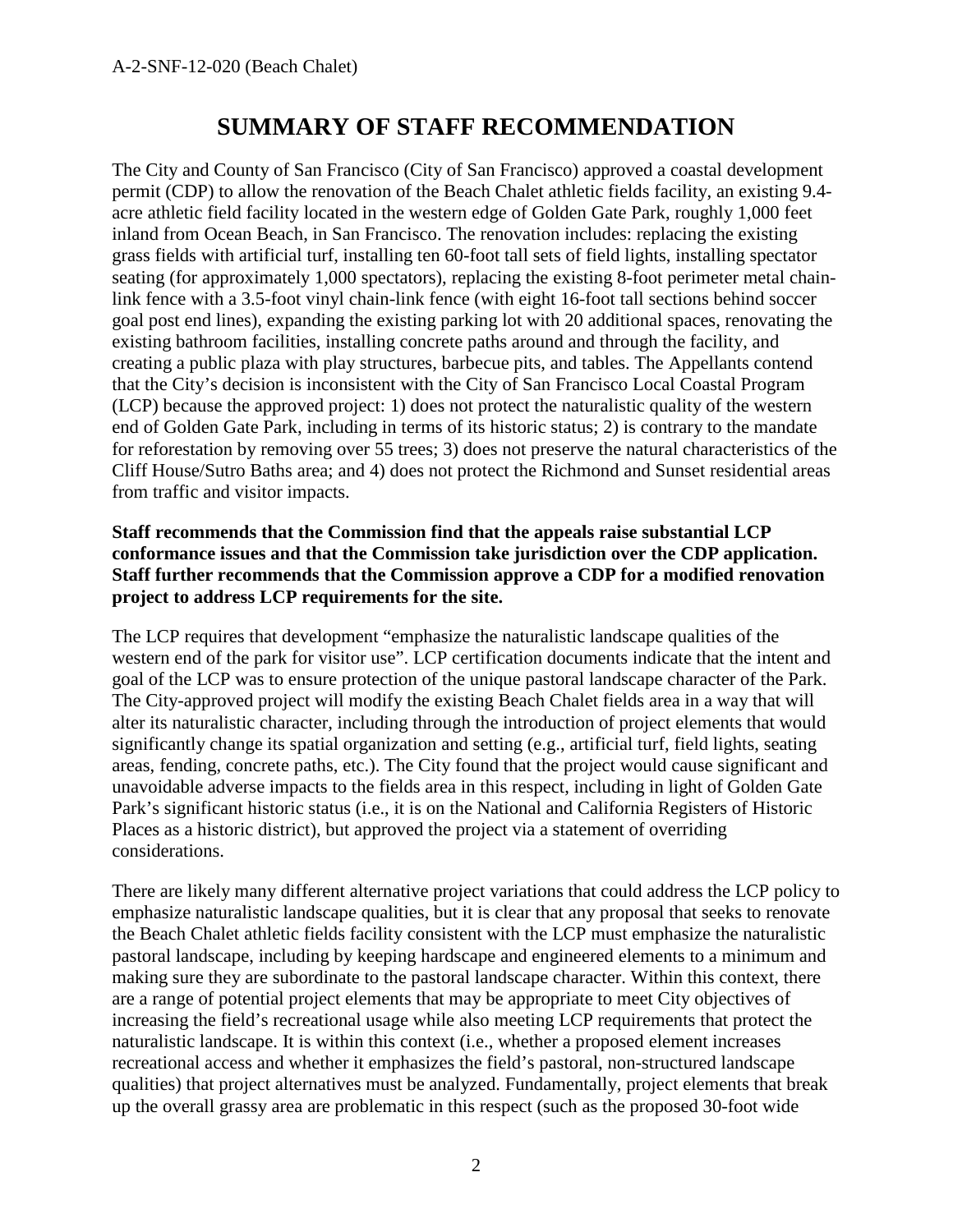linear concrete area with seating that would bisect the fields entirely), as are significant project elements that significantly frame the field areas in a linear and/or regular fashion (e.g., perimeter fencing). Other project elements that introduce significant hardscape and 'engineered' elements also take away from the naturalistic character of the area. For other project elements, however, there is some judgment involved as to what tips the scales to not appropriately emphasizing the naturalistic landscape qualities of the site. For example, some field lighting that doesn't break up the overall grassy area and some linear form seating areas that are integrated into landscape areas could be consistent with that LCP policy.

To bring the project into conformance with the LCP, staff recommends that the Commission approve a revised project that addresses the naturalistic setting and character of the Park and that would include:

- Redoing the natural turf fields with natural grass (including with enhanced foundation and drainage) and maximizing revegetation efforts with an eye towards emphasizing naturalistic spatial organization for the fields area (e.g., curvilinear as opposed to linear)
- Eliminating and/or reducing field lighting (and limiting lighting otherwise to that necessary for public safety)
- Modifying fencing (including because existing fencing which has altered the character of the site is currently unpermitted)
- $\blacksquare$  Modifying seating to be informal bench seating (e.g., intermittent benches) and/or more limited linear seating forms integrated with perimeter paths and landscaping
- Modifying paths to be decomposed granite or equivalent as opposed to concrete
- **Providing enhanced signage and path connections between the fields and Ocean Beach, as** well as interpretive signing

Such a project would be a significant improvement to the Beach Chalet fields area that would both enhance its pastoral naturalistic character and its utility for recreation consistent with the LCP.<sup>[1](#page-2-0)</sup> The motions to implement staff's recommendation are found on page 5 below.

<span id="page-2-0"></span> $1$  In addition, although not part of the CDP, additional recreational utility, including nighttime play via lights, may be accomplished at nearby West Sunset Playground (outside of the coastal zone, about a mile and a half away from the Beach Chalet site) where the City has already allotted funding towards field improvements. Such improvements to West Sunset Playground (as opposed to at Beach Chalet) were identified by the City's certified CEQA document as the environmentally superior alternative to meet project objectives. This hybrid would address LCP requirements and the need for increased recreation.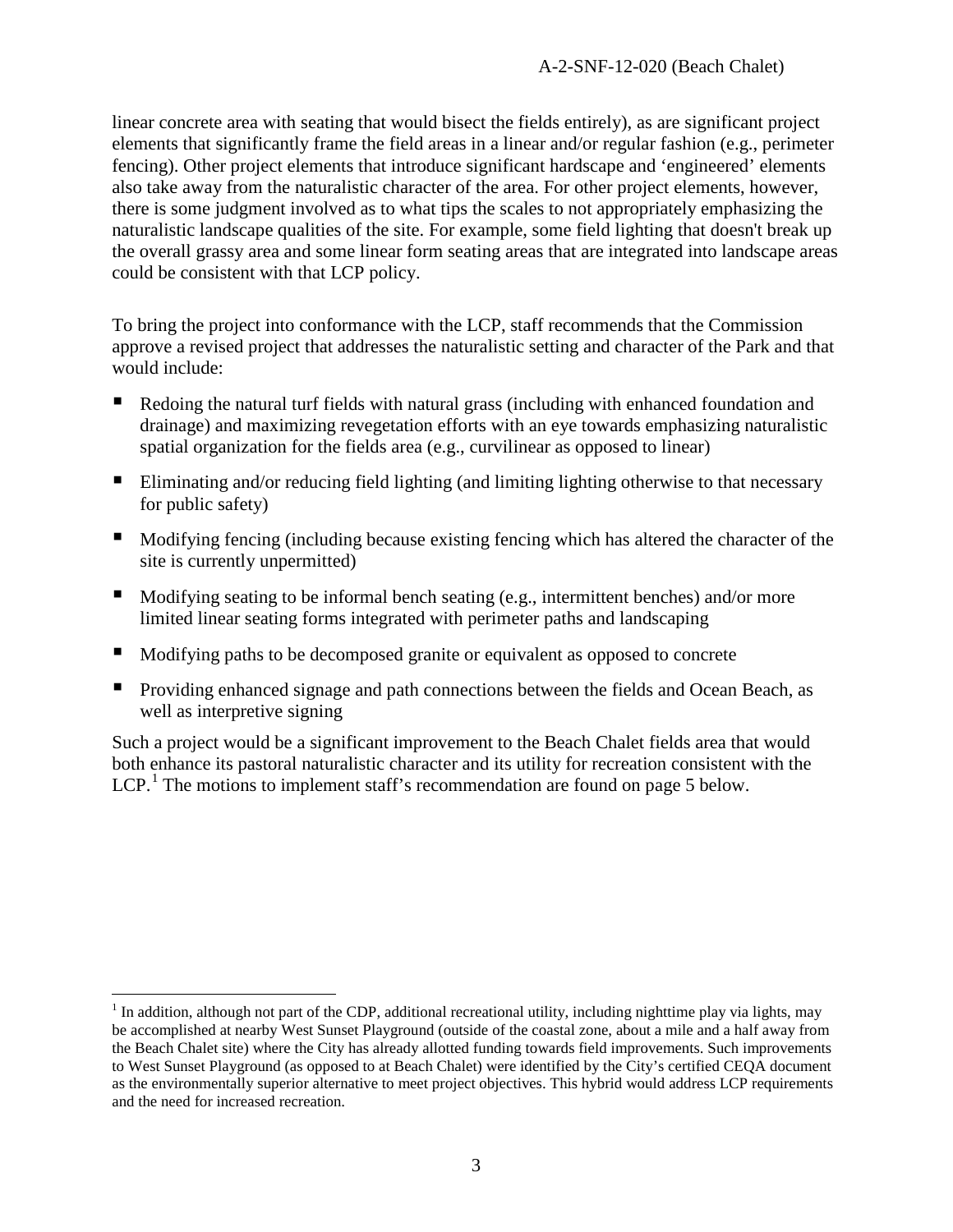# **TABLE OF CONTENTS**

#### **APPENDICES**

Appendix A – Substantive File Documents

#### **EXHIBITS**

- Exhibit 1 Project Location Map
- Exhibit 2 Existing Site Photos
- Exhibit 3 Approved Project Design and Renderings
- Exhibit 4 City's Final Local Action Notice
- Exhibit 5 Appeals of City and County of San Francisco's CDP Decision
- Exhibit  $6 -$  Applicant's Response to Appeals
- Exhibit 7 Correspondence Received

Note: for Exhibits 5, 6, and 7, see May 2013 public meeting at www.coastal.ca.gov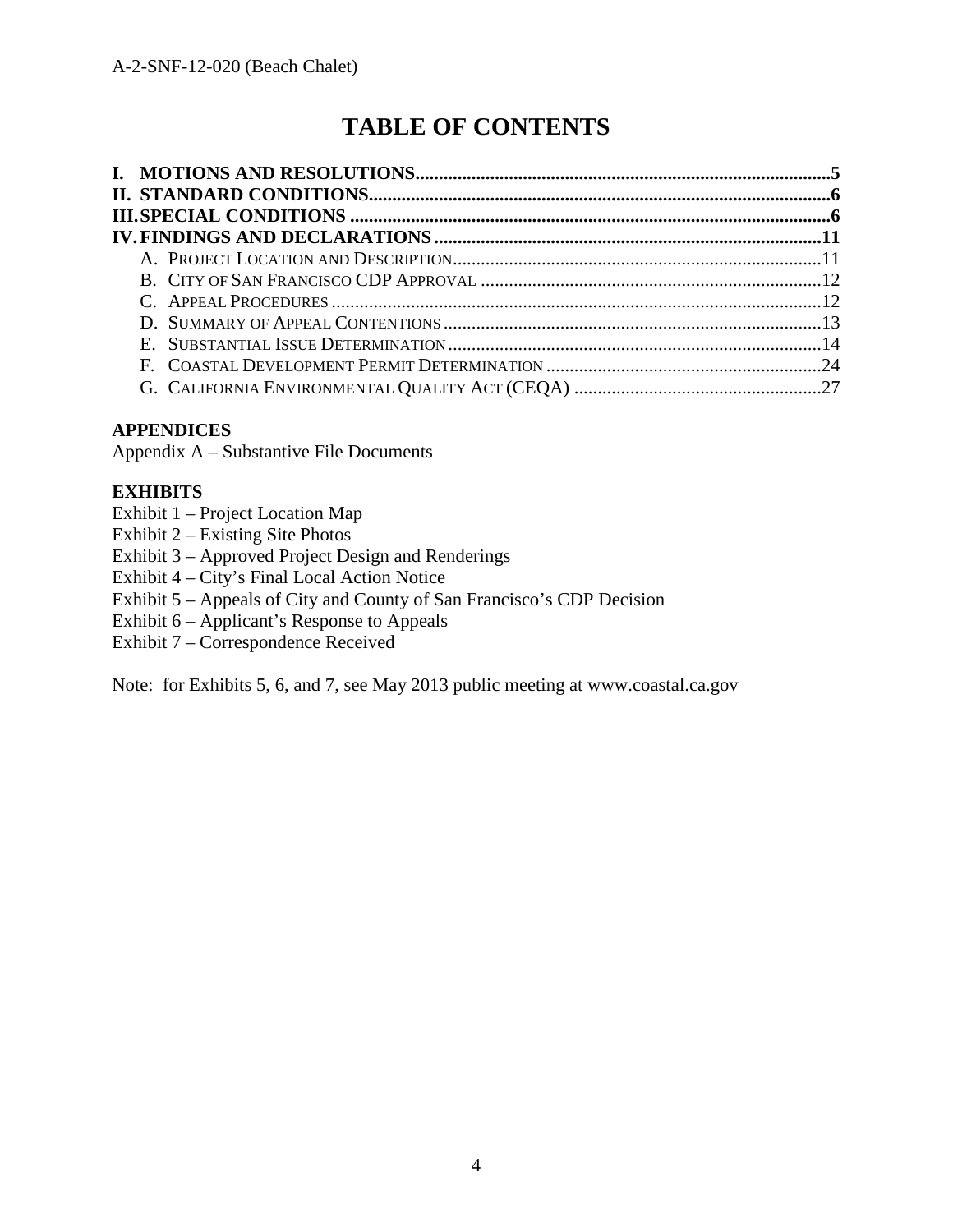### **I. MOTIONS AND RESOLUTIONS**

#### **A. Substantial Issue Determination**

Staff recommends that the Commission determine that a **substantial issue** exists with respect to the grounds on which the appeal was filed. A finding of substantial issue would bring the CDP application for the proposed project under the jurisdiction of the Commission for de novo hearing and action. To implement this recommendation, staff recommends a **NO** vote on the following motion. Failure of this motion will result in a de novo hearing on the CDP application, and adoption of the following resolution and findings. Passage of this motion will result in a finding of No Substantial Issue and the local action will become final and effective. The motion passes only by affirmative vote of a majority of the Commissioners present.

*Motion: I move that the Commission determine that Appeal Number A-2-SNF-12-020 raises no substantial issue with respect to the grounds on which the appeal has been filed under Section 30603 of the Coastal Act, and I recommend a no vote.* 

*Resolution to Find Substantial Issue: The Commission hereby finds that Appeal Number A-3-SNF-12-020 presents a substantial issue with respect to the grounds on which the appeal has been filed under Section 30603 of the Coastal Act regarding consistency with the certified Local Coastal Program and/or the public access and recreation policies of the Coastal Act.*

#### **B. CDP Determination**

Staff recommends that the Commission, after public hearing, **approve** a coastal development permit for the proposed development. To implement this recommendation, staff recommends a **YES** vote on the following motion. Passage of this motion will result in approval of the CDP as conditioned and adoption of the following resolution and findings. The motion passes only by affirmative vote of a majority of the Commissioners present.

*Motion: I move that the Commission approve Coastal Development Permit Number A-2- SNF-12-020 pursuant to the staff recommendation, and I recommend a yes vote.* 

*Resolution to Approve CDP: The Commission hereby approves Coastal Development Permit Number A-2-SNF-12-020 and adopts the findings set forth below on grounds that the development as conditioned will be in conformity with City and County of San Francisco Local Coastal Program policies. Approval of the permit complies with the California Environmental Quality Act because either 1) feasible mitigation measures and/or alternatives have been incorporated to substantially lessen any significant adverse effects of the development on the environment, or 2) there are no further feasible mitigation measures or alternatives that would substantially lessen any significant adverse impacts of the development on the environment.*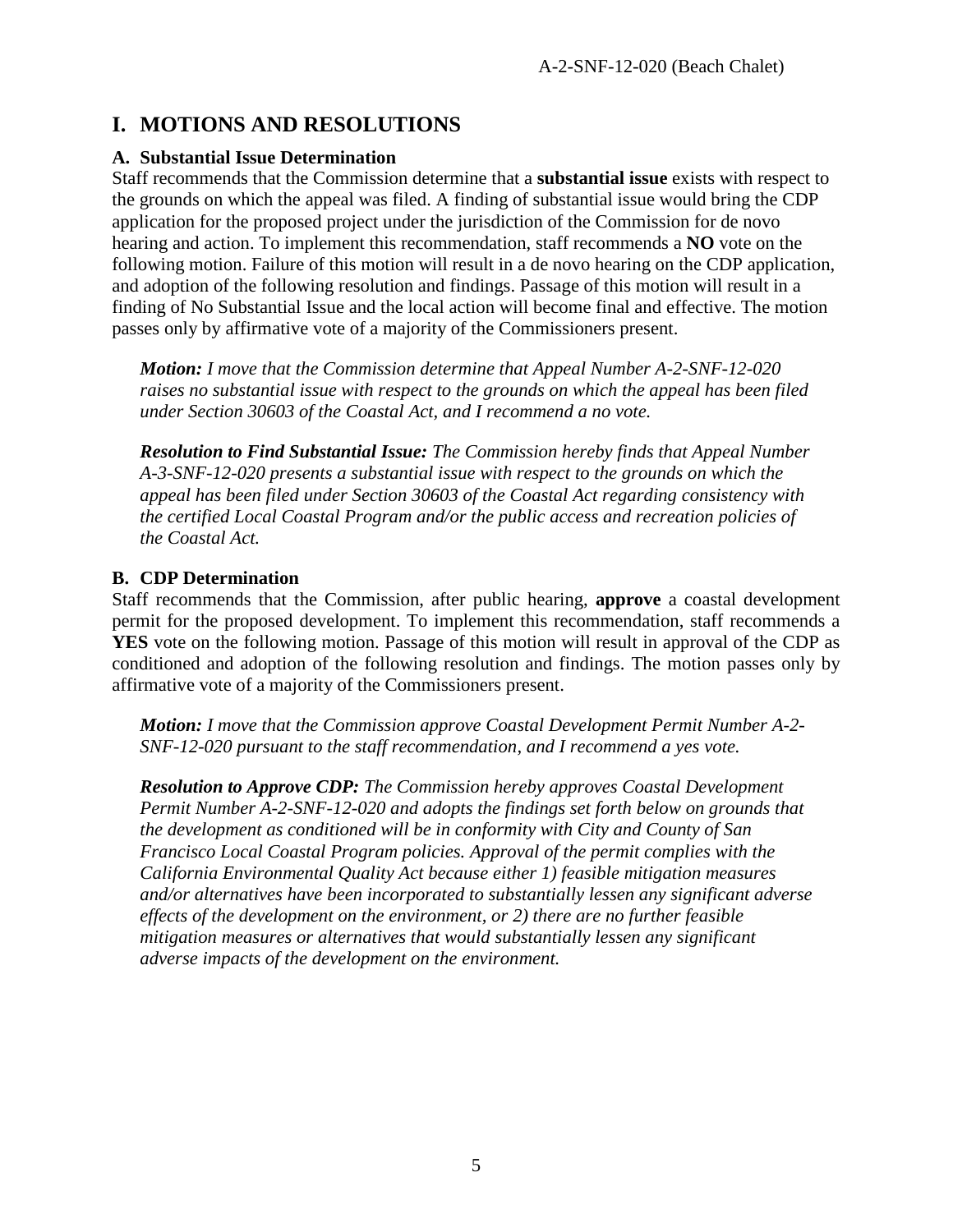### **II. STANDARD CONDITIONS**

This permit is granted subject to the following standard conditions:

- **1. Notice of Receipt and Acknowledgment.** The permit is not valid and development shall not commence until a copy of the permit, signed by the Permittee or authorized agent, acknowledging receipt of the permit and acceptance of the terms and conditions, is returned to the Commission office.
- **2. Expiration.** If development has not commenced, the permit will expire two years from the date on which the Commission voted on the application. Development shall be pursued in a diligent manner and completed in a reasonable period of time. Application for extension of the permit must be made prior to the expiration date.
- **3. Interpretation.** Any questions of intent or interpretation of any condition will be resolved by the Executive Director or the Commission.
- **4. Assignment.** The permit may be assigned to any qualified person, provided assignee files with the Commission an affidavit accepting all terms and conditions of the permit.
- **5. Terms and Conditions Run with the Land.** These terms and conditions shall be perpetual, and it is the intention of the Commission and the Permittee to bind all future owners and possessors of the subject property to the terms and conditions.

### **III. SPECIAL CONDITIONS**

This permit is granted subject to the following special conditions:

- **1. Revised Project Plans.** PRIOR TO ISSUANCE OF THE COASTAL DEVELOPMENT PERMIT, the Permittee shall submit two full size sets of Revised Project Plans to the Executive Director for review and approval. The Revised Project Plans shall be substantially in conformance with the proposed project plans (see Exhibit 3) except that they shall be revised and supplemented to comply with the following requirements:
	- **a. Synthetic Turf Replaced With Natural Turf.** All synthetic turf shall be eliminated from the project and in its place natural grass turf shall be used. The natural grass turf area shall include replacement of the existing turf with new turf, and installation of an underlying turf foundation system designed to provide enhanced stability, including in terms of enhanced drainage, to the maximum extent feasible (e.g., regrading, placement of drainage materials and systems, gopher wire, etc.).
	- **b. Field Lighting Modified.** All field lighting shall be eliminated from the project or shall be allowed only along the perimeter of the project site and integrated with the perimeter vegetation.
	- **c. Fencing Modified.** All fencing surrounding the fields, including existing fencing present without benefit of a CDP (i.e., all fencing currently present at the site), shall be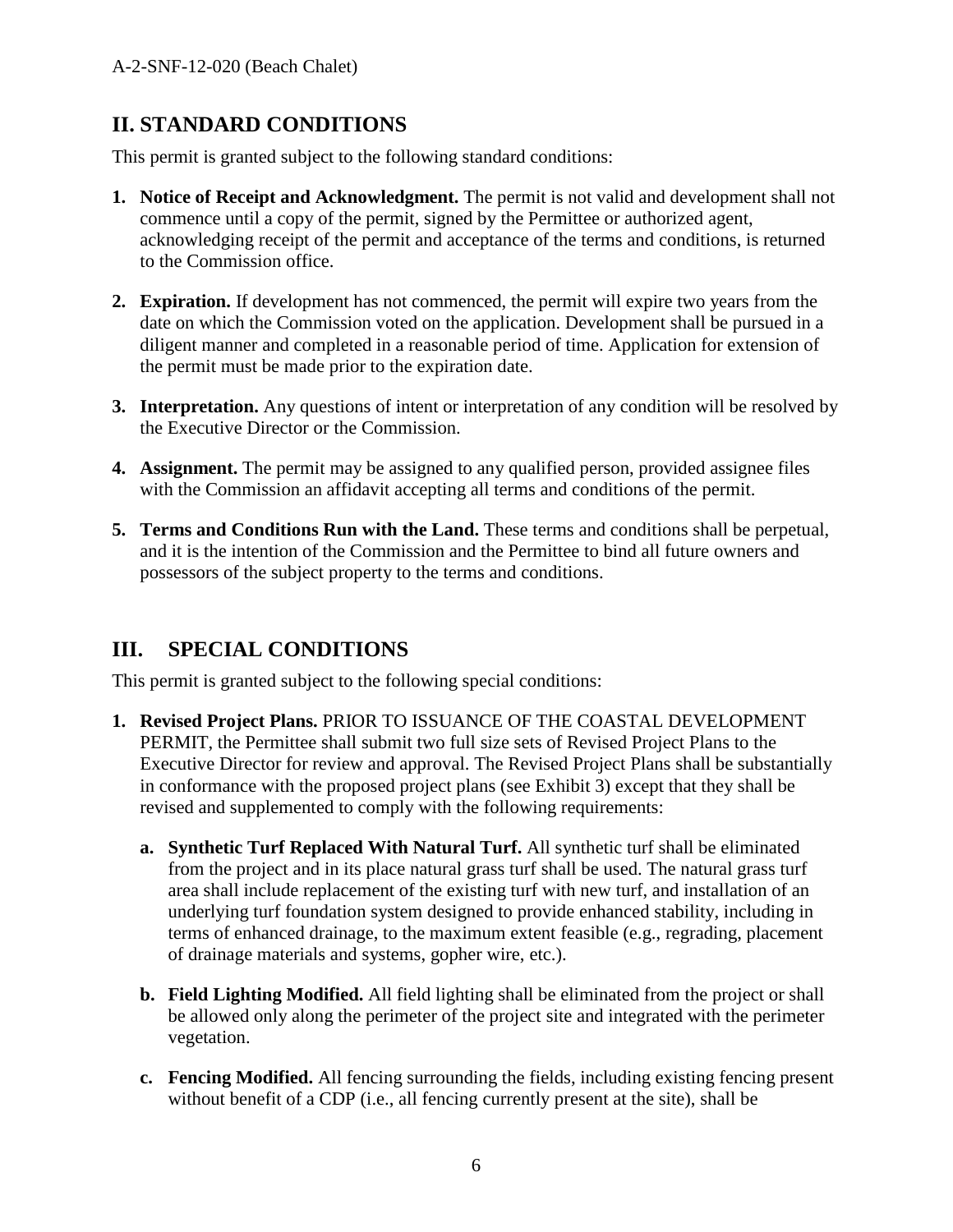eliminated from the project and removed. The only fencing allowed shall be low fencing (no higher than 3 feet) near the restroom, plaza, play, and picnic areas where required (including where it is shown that topographic changes, vegetation, and/or site design cannot achieve the same purpose) to adequately protect users of those areas from wayward balls. Allowed fencing shall be: minimized as much as possible; as see-through as possible while still achieving its purpose; integrated into the site and the site design as seamlessly as possible, including in terms of the use of natural materials; made up of other than chain-link (e.g., through use of wood stiles, brass pipe stiles, cable rails, hog wire, etc.) as much as possible.

- **d. Pedestrian Pathways Modified.** Pedestrian pathways shall only be allowed along the periphery of the field area, with allowed connections emanating from the periphery of the field area to existing paths to the north, west, and south, and to the parking lot to the east. All pedestrian pathways shall be made up of decomposed granite or similar product that appears as decomposed granite (e.g., decomposed granite mixed with binding agents, such as GraniteCreek product); shall be sited and designed to connect to offsite trails, and to seamlessly integrate with the natural environment as well as the parking lot, restroom, plaza, play, and picnic areas; shall be curvilinear as opposed to straight-line segments as much as possible; and shall include bump outs for interpretive signage, benches, and ADA seating areas.
- **e. Spectator Seating Modified.** All spectator seating within the middle of the field area shall be eliminated from the project. Spectator seating along the northern and southern edges of the field area shall only be allowed where the seating is broken up into shorter sections and integrated with perimeter paths and landscaping in such a way as to emphasize the naturalistic edge of the fields. Bench seating shall be allowed along the periphery of the field area if the benches are sited and designed and limited in size (e.g., up to 4-person benches) and number to that that can be installed along the periphery of the field area and incorporated within the pedestrian pathway system in a way that does not detract from the naturalistic landscape qualities of the site (e.g., a limited number of benches spaced out along the pathway system, natural bench materials, etc.).
- **f. Lighting.** Lighting shall be limited to the minimum lighting necessary for pedestrian and vehicular safety purposes associated with use of the athletic field facility, including through the use of low (i.e., bollard-mounted) fixtures where fixtures are needed if possible. All allowed lighting shall be downward directed and designed so that it limits the amount of light or glares visible from both on and off site to the maximum extent feasible. Lighting plans shall be submitted with documentation associated with chosen lighting features demonstrating compliance with this condition.
- **g. Parking Lot.** The parking lot area shall be screened from view as seen from the field, restroom, plaza, play, and picnic areas as much as possible through planting new vegetation, with access from the parking lot to these areas limited to a pedestrian pathway access at the south end of the parking lot through the vegetation, and a main access (located along the existing accessway location) into these areas where the main access is subject to the same surfacing requirements as apply to the plaza area (see below).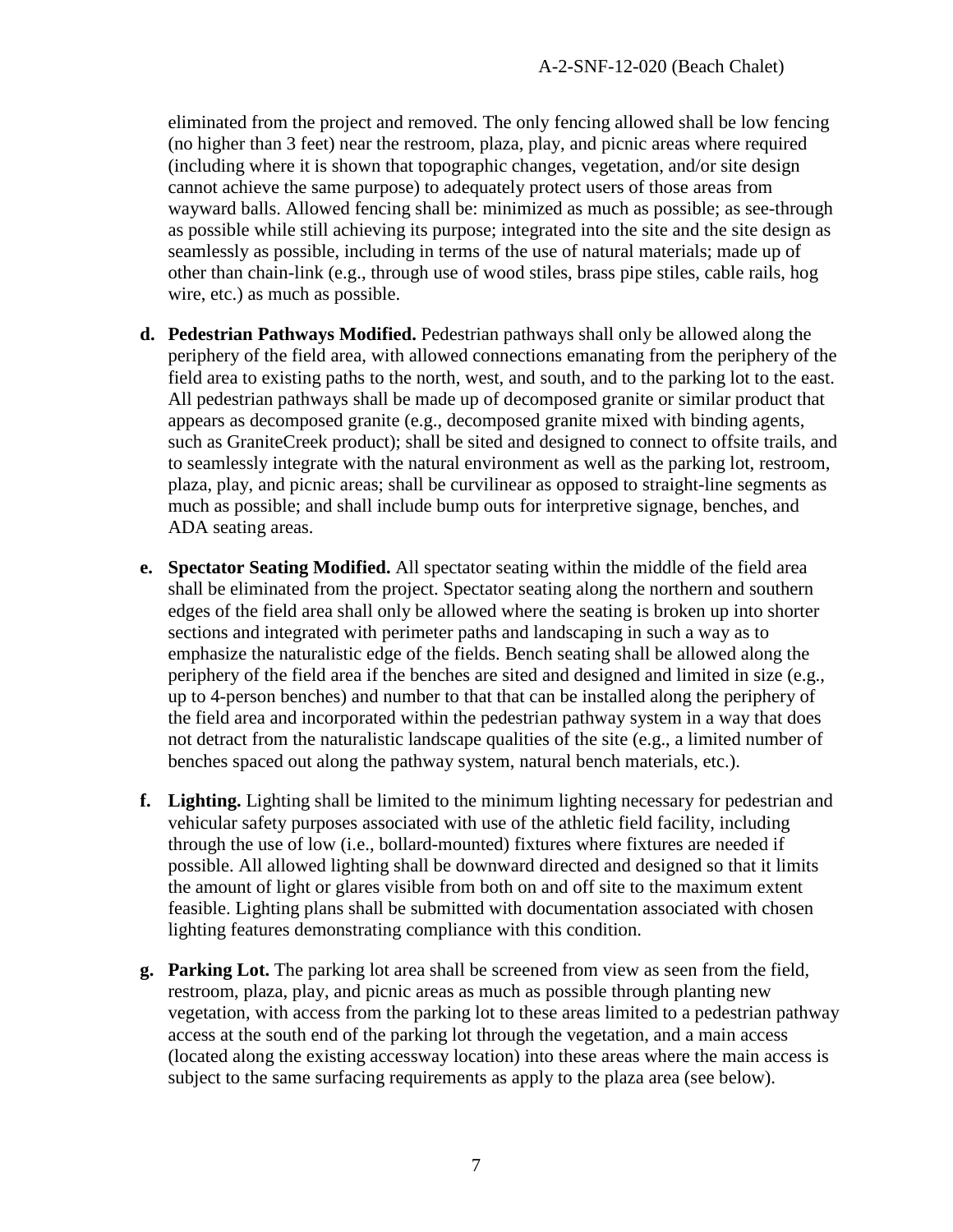- **h. Restroom, Plaza, and Surrounding Areas.** The pavement surrounding the restroom that exists without benefit of a CDP shall be eliminated from the project and removed. The restroom and plaza area shall be separated from the parking lot area through a vegetated screen. The plaza area shall be reconfigured so that it appears as a curvilinear and naturalistic form, and not as a straight line or circular form; shall be limited in size to what will not detract from the spatial relationship between the fields and restroom building; and shall be sited and designed to conform to site topography as much as possible, except where some minor elevation nearest the fields would help avoid the need for fencing (see also fencing condition). The plaza area shall be surfaced with decomposed granite or similar product that appears as decomposed granite (e.g., decomposed granite mixed with binding agents, such as GraniteCreek product) if feasible, but may be surfaced with wood (e.g., wood decking) or a harder surface (such as colored concrete) if required to accommodate the level of use associated with the restroom and plaza, and if the wood/harder surface materials blend with the natural setting.
- **i. Play and Picnic Areas.** The play and picnic areas shall be reconfigured so that they appear as a curvilinear and naturalistic forms integrated into and with the surrounding vegetation, and not as a straight line or circular form; and shall be sited and designed to conform to site topography as much as possible, except where some minor elevation nearest the fields would help avoid the need for fencing (see also fencing condition). The play and picnic areas shall be surfaced with decomposed granite or similar product that appears as decomposed granite (e.g., decomposed granite mixed with binding agents, such as GraniteCreek product). All play and picnic area amenities shall be sited and designed in such a way as to emphasize the naturalistic landscape qualities of the site (including through use of natural materials, muted colors, amorphous (as opposed to in pattern) locations, etc.).

#### **j. Landscaping.**

- a. **Proposed and Augmented.** Proposed landscaping shall be sited and designed to emphasize the naturalistic landscape qualities of the site, and shall be supplemented as necessary to address the requirements of this Revised Project Plans condition. In particular, landscaping shall be augmented along the northern, western, and southern edges of the field area in such a way as to result in a curvilinear as opposed to a straight-line form, and to help provide a natural barrier to catch wayward balls. Landscaping shall also be augmented along the eastern side of the field area to provide visual separation between the parking lot and the rest of the site, and between the field area and the restroom/plaza and play/picnic areas, all sited and designed in such a way as to result in a curvilinear as opposed to a straight-line form, and to help provide a natural barrier to catch wayward balls.
- b. **Plan Requirements.** Plans shall include landscape and irrigation parameters that shall identify all plant materials (size, species, quantity), all irrigation systems, and all proposed maintenance measures for the site. All plant materials shall be native and non-invasive species selected to be complimentary with the mix of native habitats in the project vicinity, prevent the spread of exotic invasive plant species, and avoid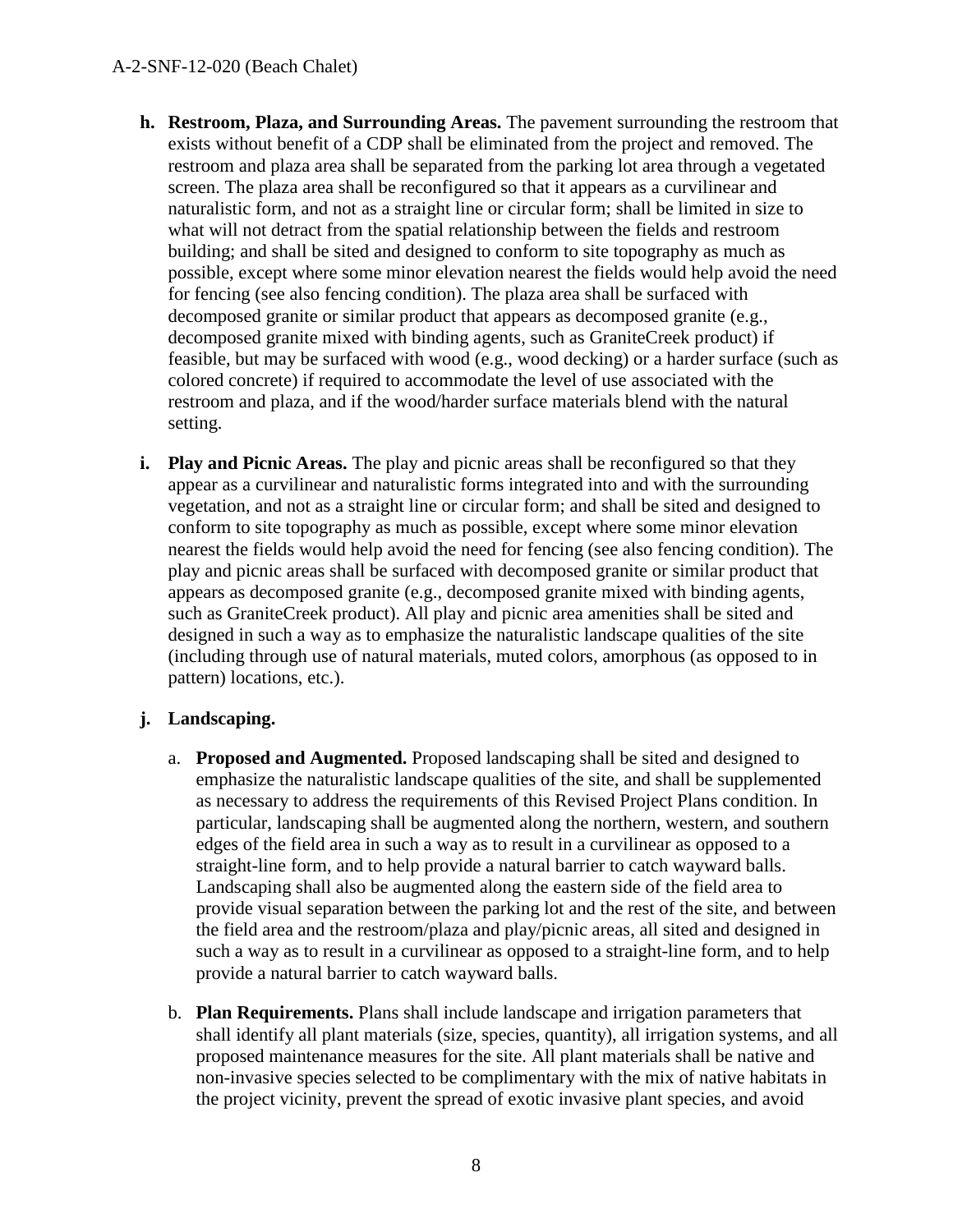contamination of the local native plant community gene pool. All landscaped areas on the project site shall be maintained in a litter-free, weed-free, and healthy growing condition. No plant species listed as problematic and/or invasive by the California Native Plant Society, the California Invasive Plant Council, or as may be so identified from time to time by the State of California, and no plant species listed as a 'noxious weed' by the State of California or the U.S. Federal Government shall be planted or allowed to naturalize or persist on the site.

- **k. Signs.** Signs shall be provided that strengthen the visual and physical connection between the fields area and Ocean Beach. Signs shall be installed at appropriate locations in the parking lot and along the pathway system near the fields, as well as at Ocean Beach, that provide information to direct users from the beach to the parking lot and fields area, and vice versa. The signs shall be designed so as to provide clear information without impacting public views and site character, and shall be consistent with Golden Gate Park and Golden Gate National Recreation Area signs. Interpretive signs shall be provided at appropriate points in the fields area (e.g., near the restroom/plaza area, etc.) that describe the history of the site and Golden Gate Park.
- **l. Utilities Underground.** All utilities and utility connections shall be located underground.

All requirements above and all requirements of the approved Revised Project Plans shall be enforceable components of this coastal development permit. The Permittee shall undertake development in accordance with the approved Revised Project Plans.

- **2. Construction Plan.** PRIOR TO ISSUANCE OF THE COASTAL DEVELOPMENT PERMIT, the Permittee shall submit two full size sets of a Construction Plan to the Executive Director for review and approval. The Construction Plan shall, at a minimum, include the following:
	- **a. Construction Areas.** The plan shall identify the specific location of all construction areas, all staging areas, and all construction access corridors in site plan view. All such areas within which construction activities and/or staging are to take place shall be minimized to the maximum extent feasible in order to have the least impact on public access and public views.
	- **b. Construction Methods and Timing.** The plan shall specify the construction methods and timing to be applied to limit coastal resource impacts to the maximum extent feasible. Construction shall be limited daylight hours, and construction lighting, past that required for safety purposes, is prohibited.
	- **d. BMPs.** The plan shall clearly identify all best management practices (BMPs) to be implemented during construction and their location. Such plans shall contain provisions for specifically identifying and protecting all natural drainage swales (with sand bag barriers, filter fabric fences, straw bale filters, etc.) to prevent construction-related runoff and sediment from entering into these natural drainage areas which ultimately deposit runoff into the Pacific Ocean. Silt fences, straw wattles, or equivalent measures shall be installed at the perimeter of all construction areas. At a minimum, such plans shall also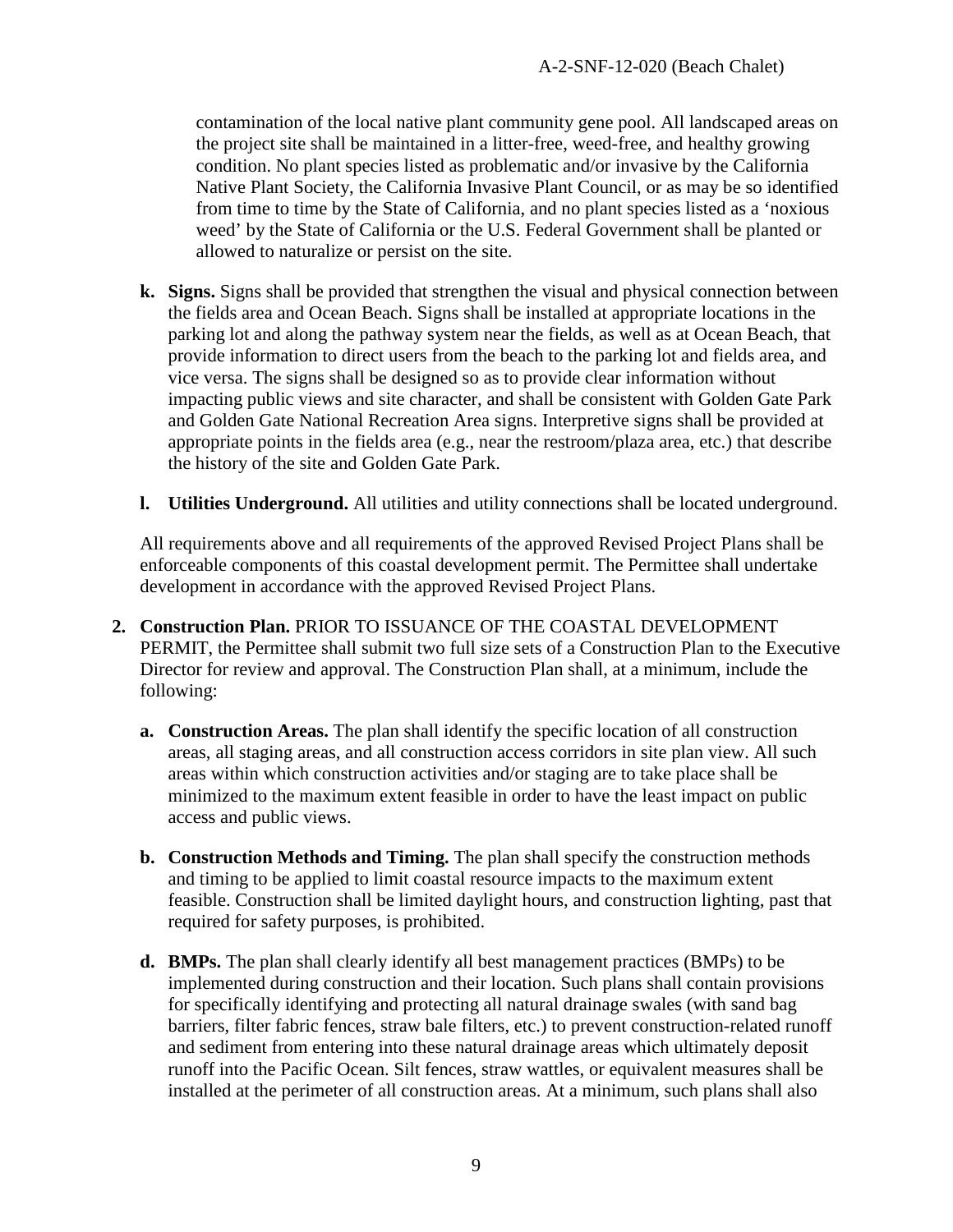include provisions for stockpiling and covering of graded materials, temporary stormwater detention facilities, revegetation as necessary, and restricting grading and earthmoving during the rainy weather. The plan shall indicate that: (a) dry cleanup methods are preferred whenever possible and that if water cleanup is necessary, all runoff shall be collected to settle out sediments prior to discharge from the site; all de-watering operations shall include filtration mechanisms; (b) off-site equipment wash areas are preferred whenever possible; if equipment must be washed on-site, the use of soaps, solvents, degreasers, or steam cleaning equipment shall not be allowed; in any event, such wash water shall not be allowed to enter any natural drainage; (c) concrete rinsates shall be collected and they shall not be allowed to enter any natural drainage areas; (d) good construction housekeeping shall be required (e.g., clean up all leaks, drips, and other spills immediately; refuel vehicles and heavy equipment off-site and/or in one designated location; keep materials covered and out of the rain (including covering exposed piles of soil and wastes); all wastes shall be disposed of properly, trash receptacles shall be placed on site for that purpose, and open trash receptacles shall be covered during wet weather); and (e) all erosion and sediment controls shall be in place prior to the commencement of grading and/or construction as well as at the end of each day.

- **e. Construction Site Documents.** The plan shall provide that copies of the signed CDP and the approved Construction Plan be maintained in a conspicuous location at the construction job site at all times, and that such copies are available for public review on request. All persons involved with the construction shall be briefed on the content and meaning of the CDP and the approved Construction Plan, and the public review requirements applicable to them, prior to commencement of construction.
- **f. Construction Coordinator.** The plan shall provide that a construction coordinator be designated to be contacted during construction should questions arise regarding the construction (in case of both regular inquiries and emergencies), and that their contact information (i.e., address, phone numbers, etc.) including, at a minimum, a telephone number that will be made available 24 hours a day for the duration of construction, is conspicuously posted at the job site where such contact information is readily visible from public viewing areas, along with indication that the construction coordinator should be contacted in the case of questions regarding the construction (in case of both regular inquiries and emergencies). The construction coordinator shall record the name, phone number, and nature of all complaints received regarding the construction, and shall investigate complaints and take remedial action, if necessary, within 24 hours of receipt of the complaint or inquiry.
- **g. Notification.** The Permittees shall notify planning staff of the Coastal Commission's North Central Coast District Office at least 3 working days in advance of commencement of construction, and immediately upon completion of construction.

Minor adjustments to the above construction requirements may be allowed by the Executive Director if such adjustments: (1) are deemed reasonable and necessary; and (2) do not adversely impact coastal resources. All requirements above and all requirements of the approved Construction Plan shall be enforceable components of this coastal development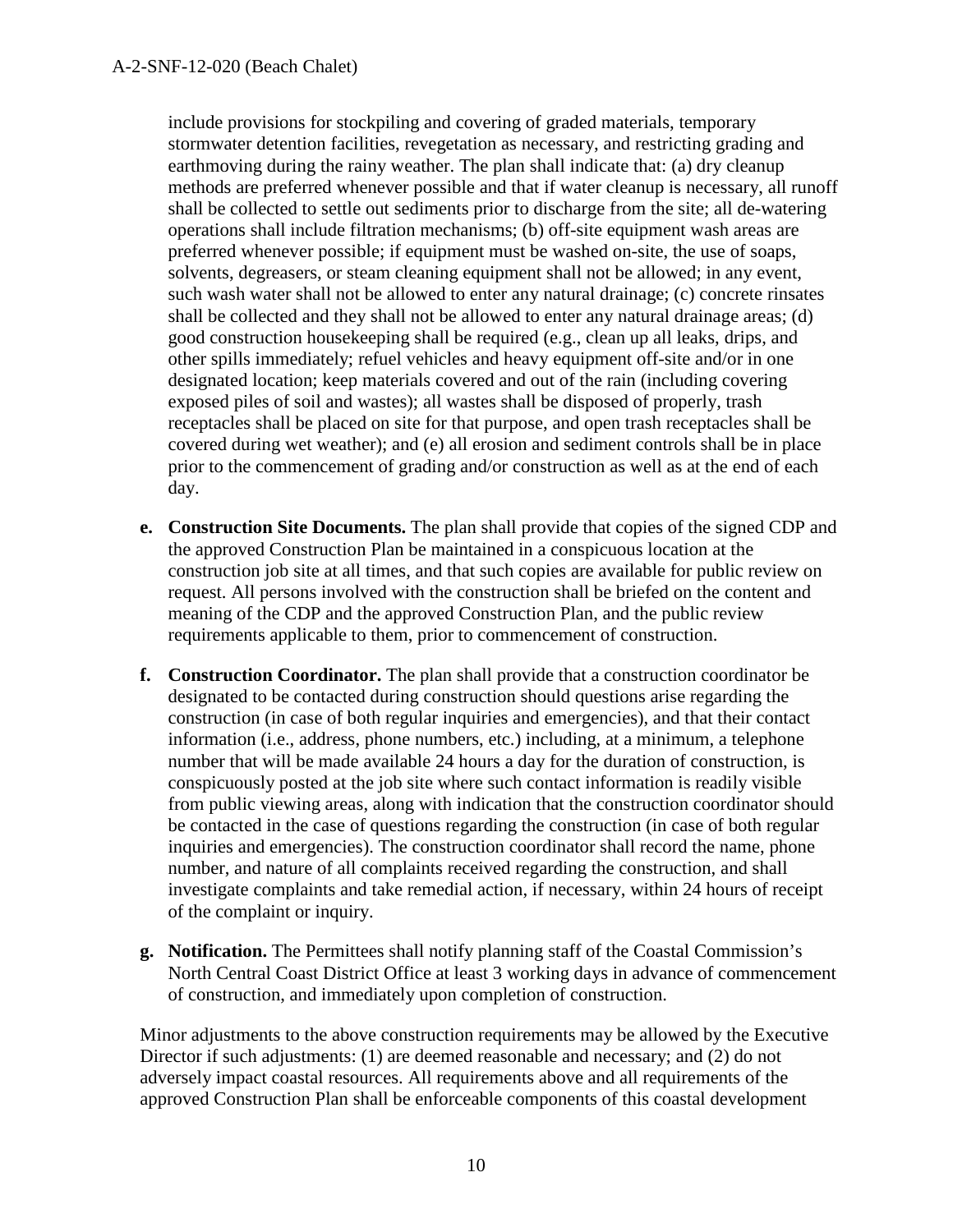permit. The Permittee shall undertake construction in accordance with the approved Construction Plan.

- **3. Violation.** WITHIN 60 DAYS OF COMMISSION ACTION ON THIS CDP APPLICATION, or within such additional time as the Executive Director may grant for good cause, the Permittee shall satisfy all requirements specified in the conditions hereto that the Permittee is required to satisfy prior to issuance of this permit. Failure to comply with this requirement or any other aspect of this CDP and its conditions may result in the institution of enforcement action under the provisions of Chapter 9 of the Coastal Act.
- **4. Liability for Costs and Attorney Fees.** The Permittee shall reimburse the Coastal Commission in full for all Coastal Commission costs and attorney fees (including but not limited to such costs/fees that are: (1) charged by the Office of the Attorney General; and (2) required by a court) that the Coastal Commission incurs in connection with the defense of any action brought by a party other than the Permittee against the Coastal Commission, its officers, employees, agents, successors and assigns challenging the approval or issuance of this permit. The Permittee shall reimburse the Coastal Commission within 60 days of being informed by the Executive Director of the amount of such costs/fees. The Coastal Commission retains complete authority to conduct and direct the defense of any such action against the Coastal Commission.

### **IV. FINDINGS AND DECLARATIONS**

The Commission finds and declares as follows:

### **A. PROJECT LOCATION AND DESCRIPTION**

The Applicant, the City of San Francisco Recreation and Park Department, proposes to renovate the Beach Chalet Athletic Fields facility in the western edge of Golden Gate Park, roughly 1,000 feet inland of Ocean Beach and immediately east of the Great Highway (the first public road paralleling the sea) in San Francisco (see Exhibit 1 for the project location map, Exhibit 2 for existing site photos, and Exhibit 3 for approved project plans). To the north of the proposed development site are the Beach Chalet and Park Chalet restaurants and the Dutch Windmill/Queen Wilhelmina Tulip Garden, to the east is the Golden Gate Park Golf Course, and to the south is the former Richmond-Sunset Sewage Treatment Plant (now partially removed).

The Beach Chalet Athletic Fields facility was originally constructed in 1933 and continues to serve as one of three primary ground sports athletic facilities within the city. The City indicates that the existing field area is in poor condition and unusable for much of the year (due to uneven playing surfaces, gophers, soggy conditions, etc.), and that a primary objective of the project is to increase the utility of the fields for recreational athletic use. The existing site contains an irrigated grass field of sufficient size to accommodate four soccer fields (6.8 acres), a 50-space parking lot (0.58 acres), an 8-foot tall metal chain-link fence surrounding the perimeter of the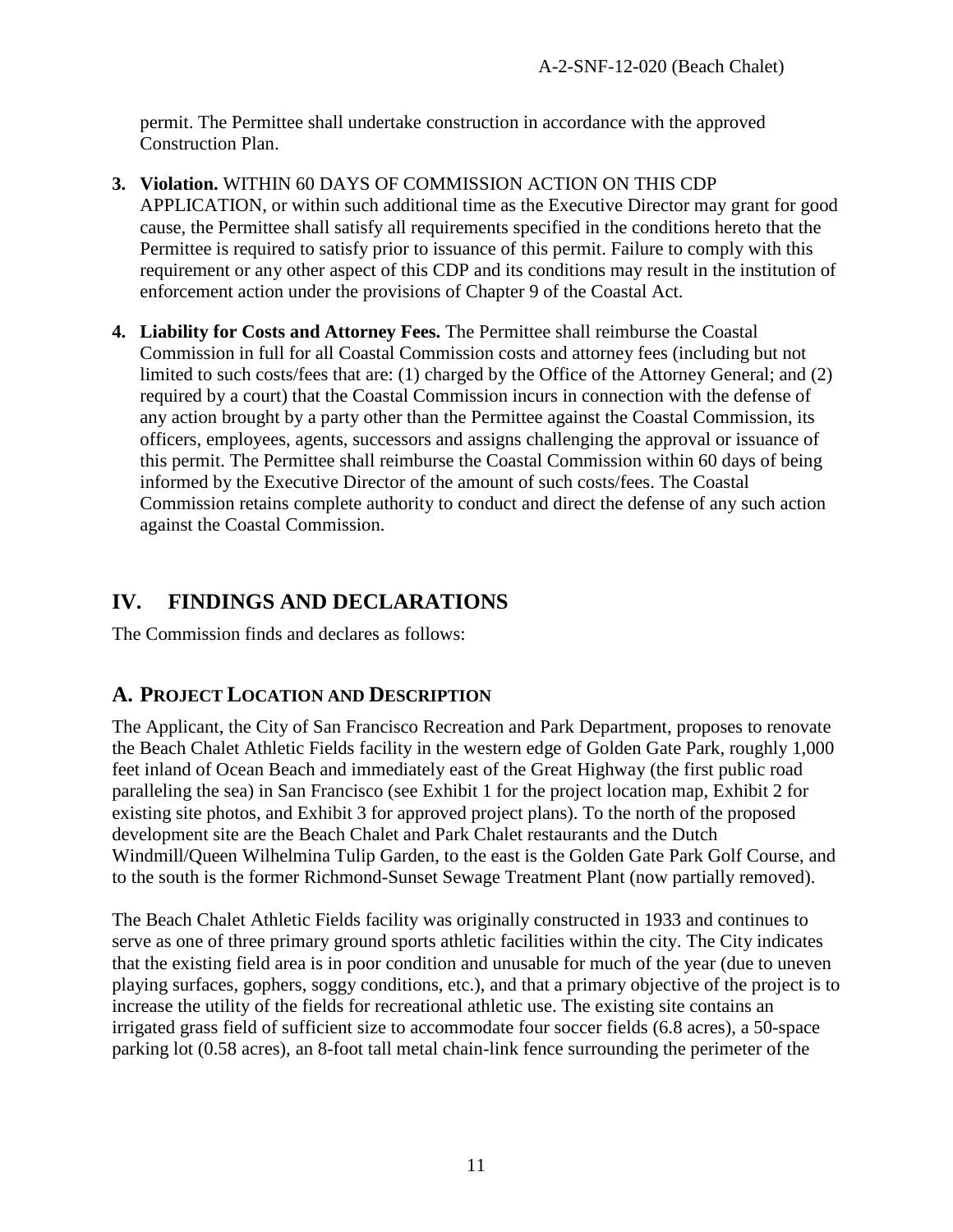fields, and restrooms, for a total of 9.4 acres (see Exhibit [2](#page-11-0) for existing site photos).<sup>2</sup> The Applicant proposes the following improvements: expand the fields by 0.4 acres to accommodate modern field dimensions (to a total of 7.2 acres), replace the existing grass with synthetic turf, expand the parking lot by 20 spaces for a total of 70 (to a total of 0.78 acres), install ten 60-foot tall sets of field lights, install concrete paths around and through the facility, install 47 pedestrian pathway lights, install 13 parking lot lights, install over 1,000 spectator seats, replace the 8-foot perimeter metal chain-link fence with a 3.5-foot vinyl chain-link fence (with eight 16-foot tall sections behind soccer goal post end lines), renovate the bathrooms, install a new plaza area with play equipment, barbeque areas and picnic tables, remove 16 trees and 44 shrubs, and replant 200 trees and 1,000 plants (see Exhibit 3, approved project design and renderings). The renovations would expand the Beach Chalet facility by some 1.8 acres to a total of 11.2 acres.

### **B. CITY OF SAN FRANCISCO CDP APPROVAL**

On May 24, 2012, the San Francisco Planning Commission approved local CDP 2010.0016P authorizing the proposed project. The Planning Commission's approval was appealed to the San Francisco Board of Appeals which, on August 1, 2012 and September 12, 2012, upheld the Planning Commission's approval. The City's notice of final local action was received in the Coastal Commission's North Central Coast District office on October 4, 2012 (Exhibit 4). The Coastal Commission's ten-working day appeal period for this action began on October 5, 2012 and concluded at 5pm on October 18, 2012. Ten appeals of the City's CDP decision were received during the appeal period (see below and see Exhibit 5).

### **C. APPEAL PROCEDURES**

Coastal Act Section 30603 provides for the appeal to the Coastal Commission of certain CDP decisions in jurisdictions with certified LCPs. The following categories of local CDP decisions are appealable: (a) approval of CDPs for development that is located (1) between the sea and the first public road paralleling the sea or within 300 feet of the inland extent of any beach or of the mean high tide line of the sea where there is no beach, whichever is the greater distance, (2) on tidelands, submerged lands, public trust lands, within 100 feet of any wetland, estuary, or stream, or within 300 feet of the top of the seaward face of any coastal bluff, and (3) in a sensitive coastal resource area; or (b) for counties, approval of CDPs for development that is not designated as the principal permitted use under the LCP. In addition, any local action (approval or denial) on a CDP for a major public works project (including a publicly financed recreational facility and/or a special district development) or an energy facility is appealable to the Commission. This project is appealable because it is a major public works project being funded by the San Francisco Recreation and Park Department.

The grounds for appeal under Section 30603 are limited to allegations that the development does not conform to the certified LCP or to the public access policies of the Coastal Act. Section 30625(b) of the Coastal Act requires the Commission to conduct the de novo portion of the

<span id="page-11-0"></span> $2$  The chain-link fence was installed without benefit of a CDP, as was the asphalt apron around the restroom building connecting to the parking lot area (including removal of the trees and vegetation that previously existing on the north, east, and south sides of the restroom building). See also Violation finding below.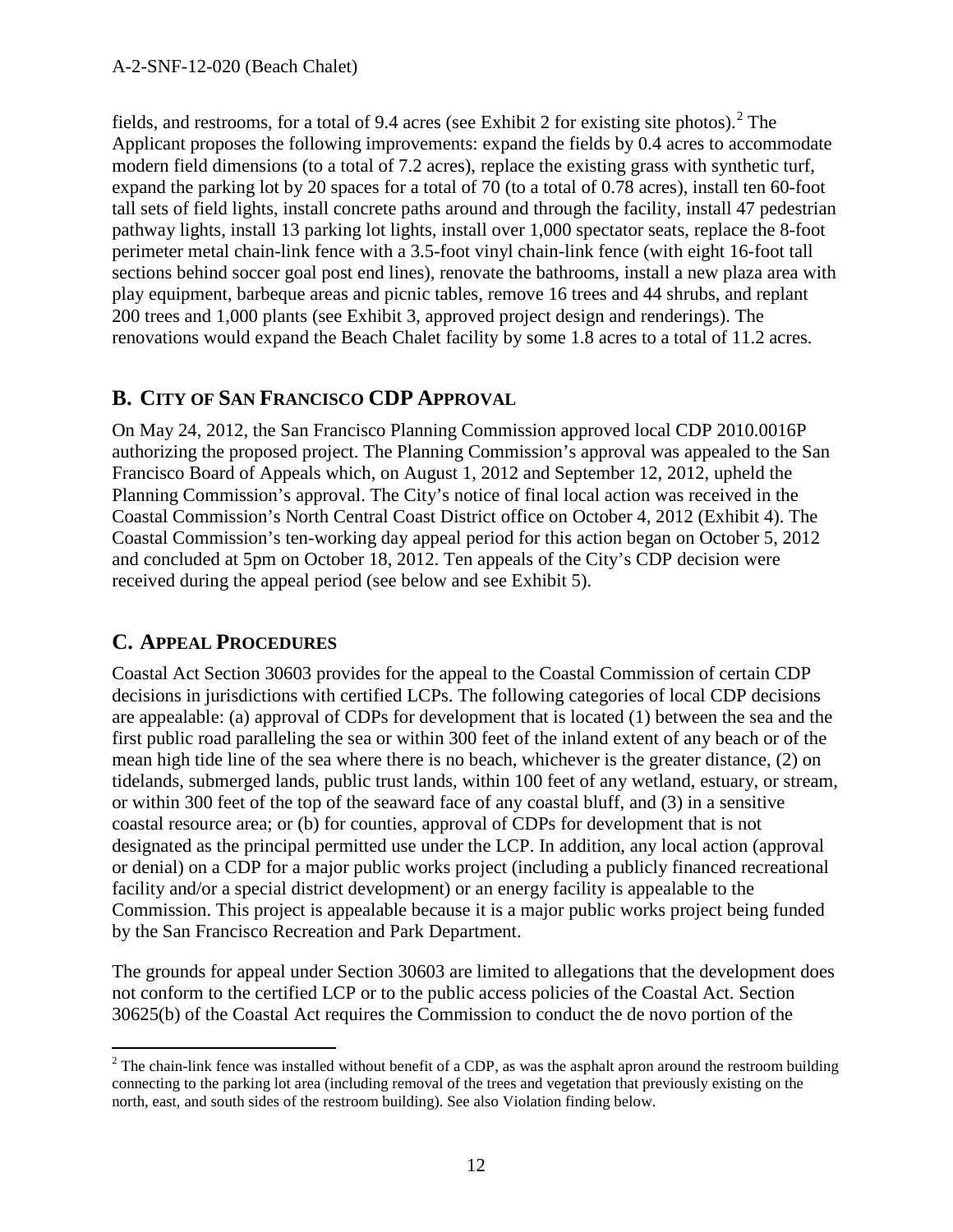hearing on an appealed project unless a majority of the Commission finds that "no substantial issue" is raised by such allegations<sup>[3](#page-12-0)</sup>. Under Section 30604(b), if the Commission considers the CDP de novo and ultimately approves a CDP for a project, the Commission must find that the proposed development is in conformity with the certified LCP. If a CDP is approved for a project that is located between the nearest public road and the sea or the shoreline of any body of water located within the coastal zone, Section 30604(c) also requires an additional specific finding that the development is in conformity with the public access and recreation policies of Chapter 3 of the Coastal Act. This project is not located between the nearest public road and the sea, and thus this additional finding does not need to be made if the Commission approves the project following a de novo hearing.

The only persons qualified to testify before the Commission on the substantial issue question are the Applicants (or their representatives), persons who made their views known before the local government (or their representatives), and the local government. Testimony from other persons regarding substantial issue must be submitted in writing. Any person may testify during the de novo CDP determination stage of an appeal.

### **D. SUMMARY OF APPEAL CONTENTIONS**

Ten nearly identical appeals of the City's action were filed with the Commission, with Appellants as follows:

- Golden Gate Audubon Society (by Mark Welther)
- Golden Gate Park Preservation Alliance (by Katherine Howard)
- SF Ocean Edge (by Katherine Howard; agents Lozeau Drury LLP and Mark Massara)
- Sierra Club, San Francisco Group, San Francisco Bay Chapter
- Viking Soccer Parents for Grass Fields in Golden Gate Park (by Kathleen McCowin)
- Jean Barish
- Shawna McGrew
- Gregory P. Miller et  $al<sup>4</sup>$  $al<sup>4</sup>$  $al<sup>4</sup>$
- George Shepard Wooding et  $al<sup>5</sup>$  $al<sup>5</sup>$  $al<sup>5</sup>$
- Nancy Wuerfel et  $al^6$  $al^6$

The Appellants contend that the approved project is inconsistent with the City of San Francisco LCP, also known as the Western Shoreline Plan, because the project: 1) does not emphasize the

<span id="page-12-0"></span><sup>&</sup>lt;sup>3</sup> The term "substantial issue" is not defined in the Coastal Act or in its implementing regulations. In previous decisions on appeals, the Commission has generally been guided by the following factors in making substantial issue determinations: the degree of factual and legal support for the local government's decision; the extent and scope of the development as approved or denied by the local government; the significance of the coastal resources affected by the decision; the precedential value of the local government's decision for future interpretations of its LCP; and, whether the appeal raises only local issues as opposed to those of regional or statewide significance.

<span id="page-12-1"></span><sup>&</sup>lt;sup>4</sup> Mr. Miller's appeal references 134 co-appellants (see Exhibit 5 for complete list).

<span id="page-12-2"></span> $<sup>5</sup>$  Mr. Wooding's appeal references 6 co-appellants (see Exhibit 5 for complete list).</sup>

<span id="page-12-3"></span> $<sup>6</sup>$  Ms. Wuerfel's appeal references 59 co-appellants (see Exhibit 5 for complete list).</sup>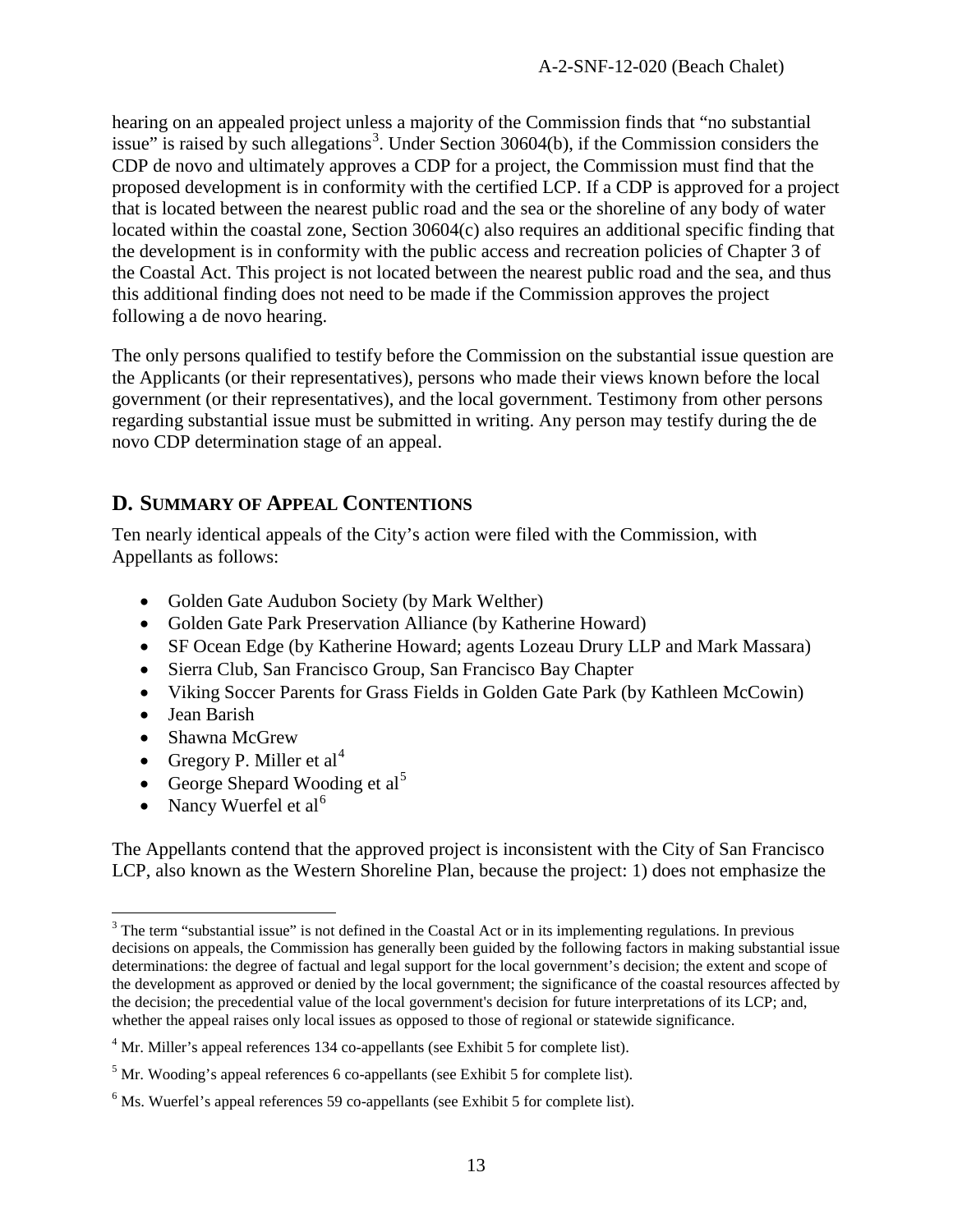naturalistic landscape qualities of the western end of Golden Park for visitor use, including in terms of its historic status; 2) does not continue to implement a long-term reforestation program at the western portion of the park; 3) does not preserve the natural characteristics of the Cliff House/Sutro Bath area; and 4) does not protect the Richmond and Sunset residential areas from traffic and visitor impacts from adjacent recreation and open space areas. Please see Exhibit 5 for the full appeal documents.

#### **E. SUBSTANTIAL ISSUE DETERMINATION**

The CDP Determination findings below are included herein in their entirety by reference.

#### **1. Cited and/or Applicable Policies**

The LCP establishes policies by location and subject area, with specific policies for Transportation, the Great Highway, Golden Gate Park, the Zoo, Lake Merced, Ocean Beach, Sutro Heights Park, Cliff House-Sutro Baths, Fort Funston, Olympic Country Club, and the Richmond and Sunset Residential Neighborhoods. Each geographic area has separate and specific policies to guide development and protect coastal resources. The Appellants cite the following policies:

*Golden Gate Park LCP Objective 3, Policy 1: Strengthen the visual and physical connection between the park and beach. Emphasize the naturalistic landscape qualities of the western*  end of the park for visitor use. When possible eliminate the Richmond-Sunset sewer treatment *facilities.*

*Golden Gate Park LCP Objective 3, Policy 2: Continue to implement a long-term reforestation program at the western portion of the park.*

*Cliff House/Sutro Bath LCP Objective 8, Policy 1: Develop the Cliff House/Sutro Bath area as a nature-oriented shoreline park. Permit limited commercial-recreation uses if public ownership is retained and if development is carefully controlled to preserve the natural characteristics of the site.*

*Richmond and Sunset Residential Neighborhoods LCP Objective 11, Policy 6: Protect the neighborhood environment of the Richmond and Sunset residential areas from the traffic and visitor impacts from the public using adjacent recreation and open space areas.*

#### **2. Naturalistic Landscape Qualities**

The Appellants contend that the project fails to protect the naturalistic qualities of this part of Golden Gate Park, including in terms of its historic status, by replacing the existing grass fields with artificial turf, by installing ten 60-foot tall sets of field lights, by expanding the parking lot with 20 additional spaces, and by adding spectator seating and other visitor facilities. The Appellants contend that the introduction of these structured elements: is not appropriate in a meadow-like, natural setting; will inappropriately harm and alter the natural and historic character of the area; and will inappropriately harm the natural beauty of the area and its function as an important habitat for wildlife. Key issues of concern identified include the impact on site character (including in terms of the way in which the historic status of the Park informs that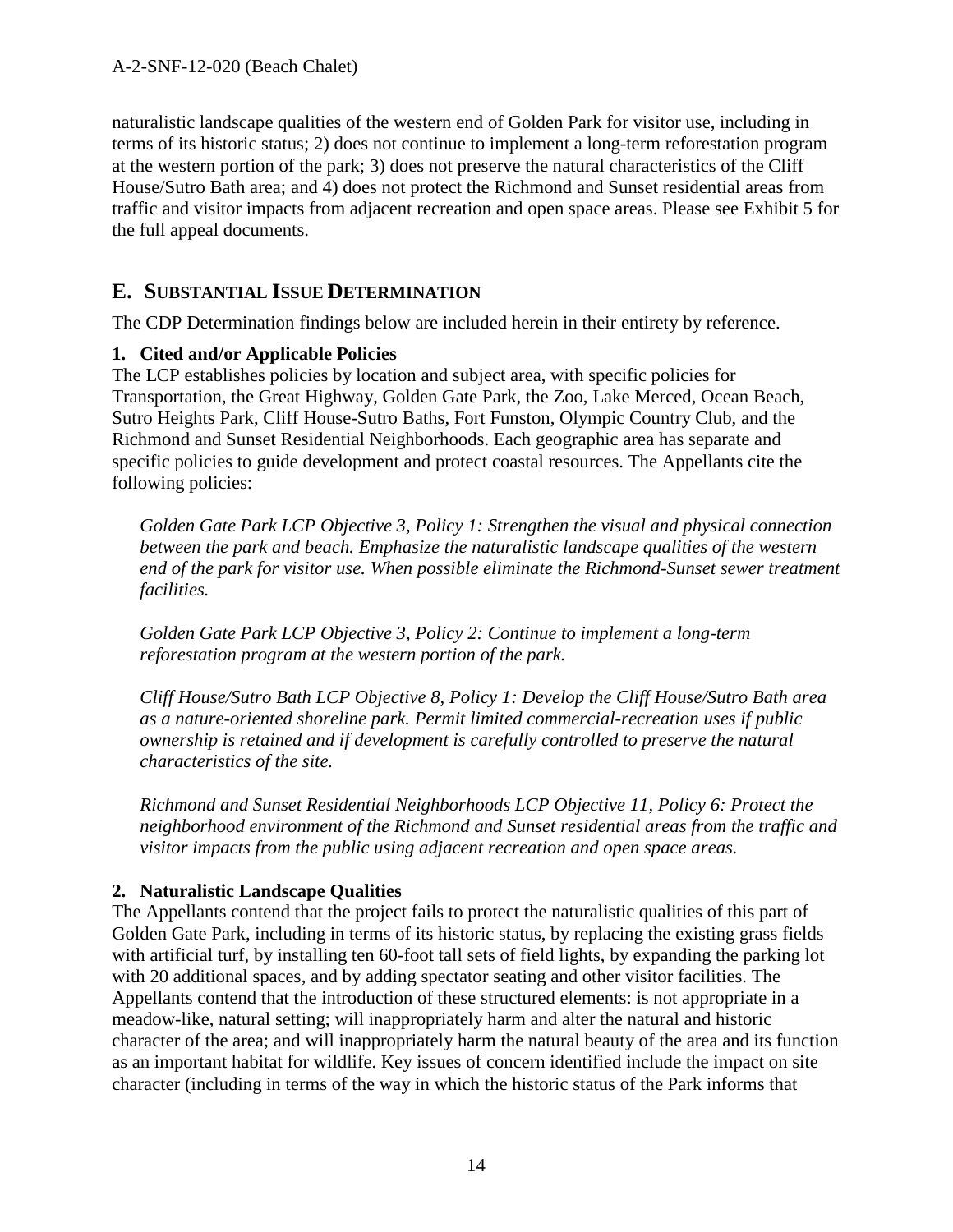character), the impacts from night lighting, particularly in foggy conditions, and the impacts from artificial turf on water quality.

#### *Character Impacts*

The Beach Chalet athletic fields facility is located in Golden Gate Park, which helps define the setting and character for understanding the proposed project. The Park consists of an expansive forest interspersed with open meadows and linked by a system of curvilinear paths and roads. Numerous gardens, lakes, and recreational features are located throughout the park, as well as naturalistic forest areas. It is designed as a picturesque park landscape that was influenced by the work of Frederick Law Olmsted, Sr., perhaps the preeminent American landscape architect, and designer of both Central Park in New York as well as Prospect Park in Brooklyn. Golden Gate Park was listed on the National and California Registers of Historic Places as a historic district in 2004, and the Beach Chalet Athletic Fields and the associated restroom building are both listed as contributing resources of the Park and its character in that regard.

The essential character of the Beach Chalet fields area derives from how it fits within the design of this part of the Park as a woodland predominantly surrounding an open space landscape. A series of more recent improvements in the fields area have altered this character somewhat (including the installation of a perimeter 8-foot tall chain-link fence around most of the field area in 1998, and an asphalt apron (including associated tree and vegetation removal to make way for asphalt) around the restroom building in the 1980s). The 1998 chain-link fence formalized the edges of the playing fields area and changed the spatial organization of the site in ways that diminished its naturalistic and pastoral character. Similarly, the removal of vegetation and replacement with asphalt around the restroom building changed the way in which the building relates to both the fields and the parking lot, including visually opening up the connection to the parking lot area. In taking its action, the City found that notwithstanding these improvements "the historic integrity of the Beach Chalet Athletic Fields appears to be substantially intact", and that these past improvements "do not reduce the historic integrity of the landscape or building to the degree that their character-defining features are no longer present."[7](#page-14-0) Particularly critical in an LCP context, none of these improvements were constructed by benefit of a CDP, and thus are considered unpermitted, with the baseline for this CDP review being an analysis as if the fence weren't there and the vegetation were there, and as if the site context was as it existed prior to such unpermitted development (see also Violation finding below).

Thus, the baseline for this LCP analysis is the site as it existed prior to the fencing and the vegetation removal and asphalt installation around the restroom building. In this sense, the fields area is a grassy area framed by trees and vegetation that is perceived as a pastoral open space used for recreational pursuits with a small restroom. It is this spatial organization and the natural landscape that most clearly reflects the character of the site.

The City's historic resource findings help to elaborate on these points. As the City found in approving the project, "Golden Gate Park is a cultural landscape historically significant…in the areas of landscape architecture and social history as one of the pioneering examples of the large

<span id="page-14-0"></span> <sup>7</sup> Per City of San Francisco's Historic Resource Evaluation Response dated July 27, 2011 (HRER), p.3.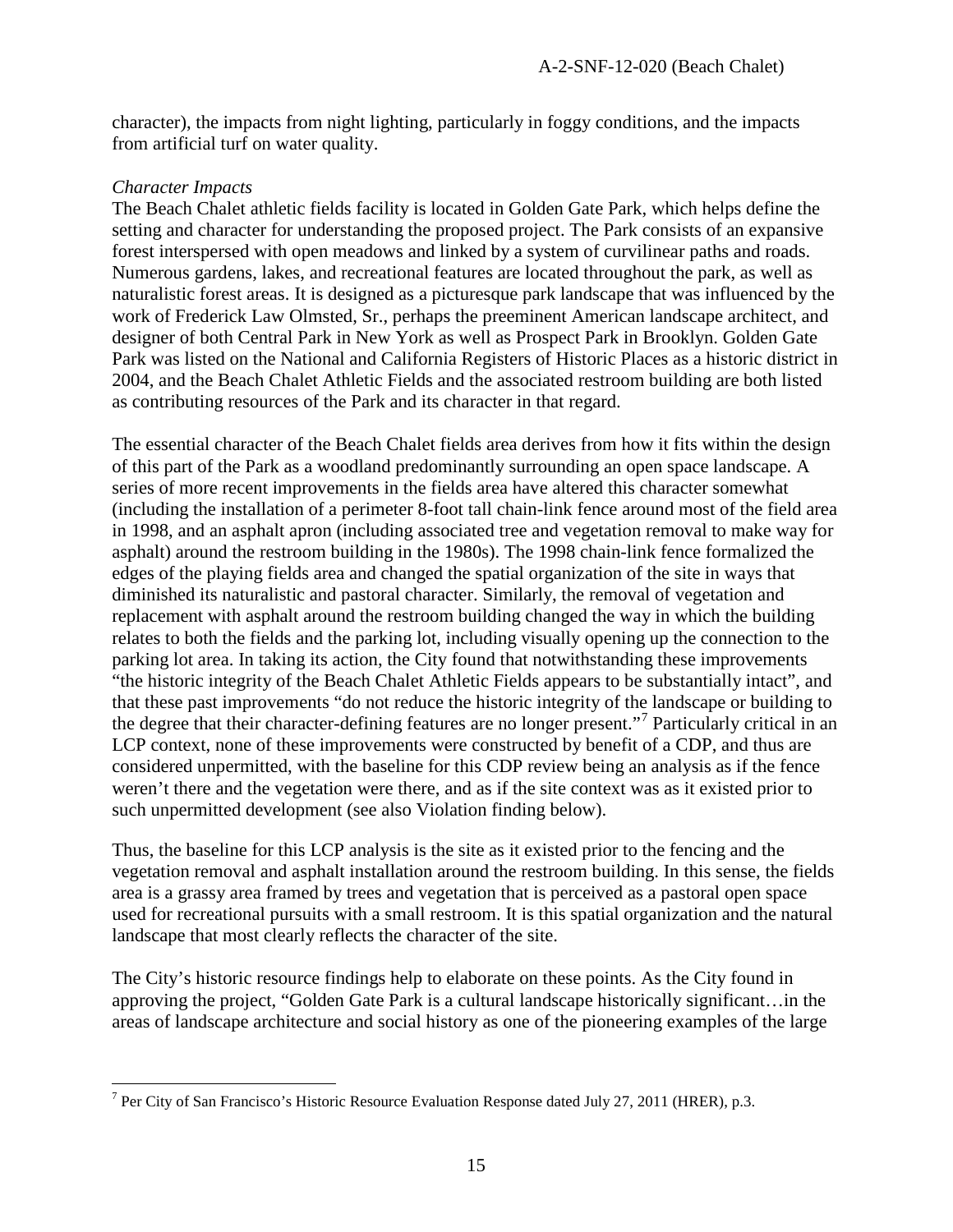urban park in the United States" and as "the first naturalistic landscape park in the west."[8](#page-15-0) The project's Historic Resources Evaluation states as follows:

*The Beach Chalet Athletic Fields site is a cultural landscape. Cultural landscapes are defined as geographic areas that have been shaped by human activity. They can result from a conscious design or plan, or they can evolve as a byproduct or result of people's activities. They may be associated with a historic event, activity, or person, or may*  exhibit other cultural or aesthetic values (NPS, 1996:4). The character-defining features *of the Beach Chalet Athletic Fields cultural landscape includes its spatial organization and topography, vegetation, circulation, buildings, structures, site furnishings, and views.[9](#page-15-1)*

Although related to the character of the site, the LCP emphasizes the naturalistic landscape qualities of the site as opposed to its historical character. The LCP requires that development "emphasize the naturalistic landscape qualities of the western end of the park for visitor use."[10](#page-15-2) The term "naturalistic landscape qualities" is not defined by the LCP, but it is clear that a primary contributing factor to the character of Golden Gate Park, including the Beach Chalet fields area, is the way in which the natural environment (including flora and fauna) intersects and interacts with use areas (including recreational use areas) in a way that emphasizes the natural qualities of the park setting. LCP certification documents indicate that the intent and goal of the LCP in this respect is to ensure protection of the "pastoral" landscape character of Golden Gate Park. In fact, LCP issue identification documents from 1980 described the overarching policies for Golden Gate Park as:

*Objective D.2, Policy A: ensure that the essential design elements that give the Park its unique landscape character are retained and protected.*

*Objective D.2, Policy D calls for the establishment of designated naturalistic parkland areas to protect the pastoral character of the Park and ensure the retention of the Park's open space.*

*Objective D.3, Policy B calls for the preservation of notable Park landmarks of historic, architectural and aesthetic value; the encouragement of restoration or reconstruction of other buildings and features that provide continuity with the past.*

<span id="page-15-0"></span> <sup>8</sup> HRER, pp. 2-3 (and citing Nelson, Douglas. NPS Form 10-900, Golden Gate Park. July 2003, revised June 2004. On file for review at the SF Planning Department, National Register Historic District Files, 1650 Mission Street, Suite 400, San Francisco, CA 94103.).

<span id="page-15-1"></span><sup>&</sup>lt;sup>9</sup> Beach Chalet Athletic Fields Renovation City and County of San Francisco Final Historic Resources Evaluation p.1 (ESA July 2011).

<span id="page-15-2"></span><sup>&</sup>lt;sup>10</sup> Golden Gate Park LCP Objective 3, Policy 1.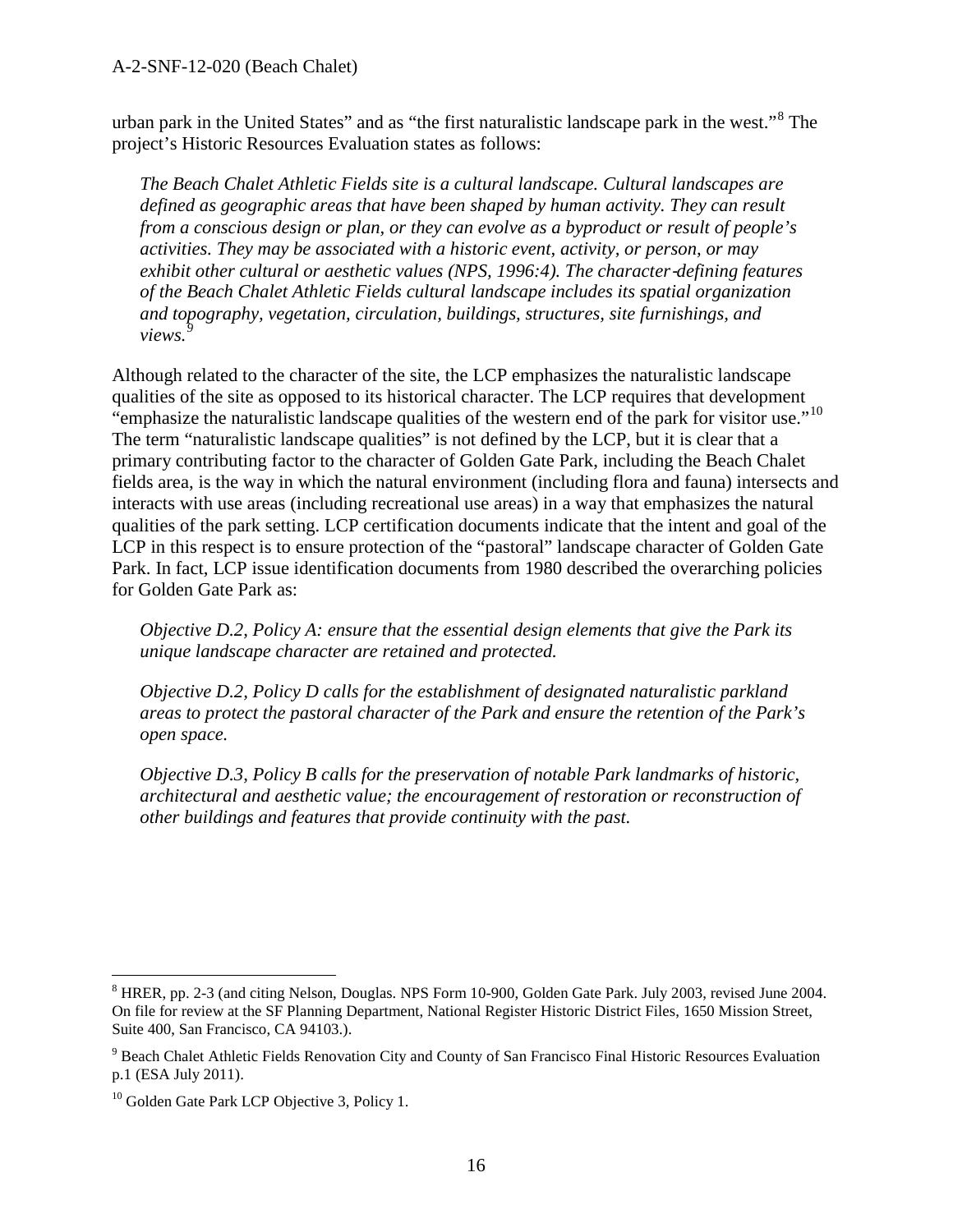*Objective D.5, Policy A ensures that the Park's recreational activities are compatible with the Park's environment. The policy addresses the issue of the preservation of wild life habitats….[11](#page-16-0)*

These objectives formed the basis for the LCP's current Golden Gate Park policies, with the issue identification documents concluding that: "a level of common purpose exists between [the Coastal Act and Golden Gate Park policies] and that local land use policies and zoning are consistent with Coastal Act policies for Golden Gate Park [i.e., the LCP]." In other words, the legislative LCP intent for the LCP policies requiring that 'naturalistic landscape qualities be emphasized' is based on ensuring protection of the pastoral landscape character of the Park for visitors.

The City-approved project would alter the spatial organization and setting of the Beach Chalet fields area in a way that would significantly change its character-defining features (e.g., replacing grass field with artificial turf) and add features that would significantly change the character of the fields area (e.g., field lighting, significant linear seating areas, concrete bisecting fields, etc.). The City found that the project would cause significant and unavoidable adverse impacts to the fields area in this respect, including in light of Golden Gate Park's significant historic status,<sup>[12](#page-16-1)</sup> but approved the project via a statement of overriding considerations.

It is clear that the City's action would significantly change the character of the Beach Chalet fields area for visitor use, including as acknowledged by the City. It is equally clear that that character is also a defining element of the naturalistic landscape qualities and setting that are protected by the LCP. The City-approved project will modify the existing Beach Chalet fields area in a way that will adversely alter its natural character, including through the introduction of project elements that appear incompatible with its protected spatial organization and setting (e.g., artificial turf, field lights, seating areas, concrete paths, etc.). The City's action raises a substantial LCP conformance issue on these points.

#### *Night Lighting - Public View Impacts*

Part of the naturalistic quality of the Beach Chalet fields area is that it is not lit at night, and thus does not contribute to light and glare being visible from either within or outside of Golden Gate Park. In that way, the field area does not currently interfere or otherwise impact public views through light pollution, including from the Cliff House/Sutro Baths area referenced in the LCP. The proposed project includes ten Musco-brand 60-foot tall field light structures that would be operated until 10 pm year-round. These lights are designed specifically for sports fields with the goal of lighting the field evenly while minimizing the spread of light upward. The fixtures are shielded in an effort to prevent the upward spill of light and instead focus light downward onto the playing surface.

<span id="page-16-0"></span><sup>&</sup>lt;sup>11</sup> From San Francisco Local Coastal Program Public Lands Issue No. 1A: Golden Gate Park. San Francisco Department of City Planning, February 1980.

<span id="page-16-1"></span> $12$  Including because the project would not meet Secretary of the Interior standards for development associated with designated historic resources.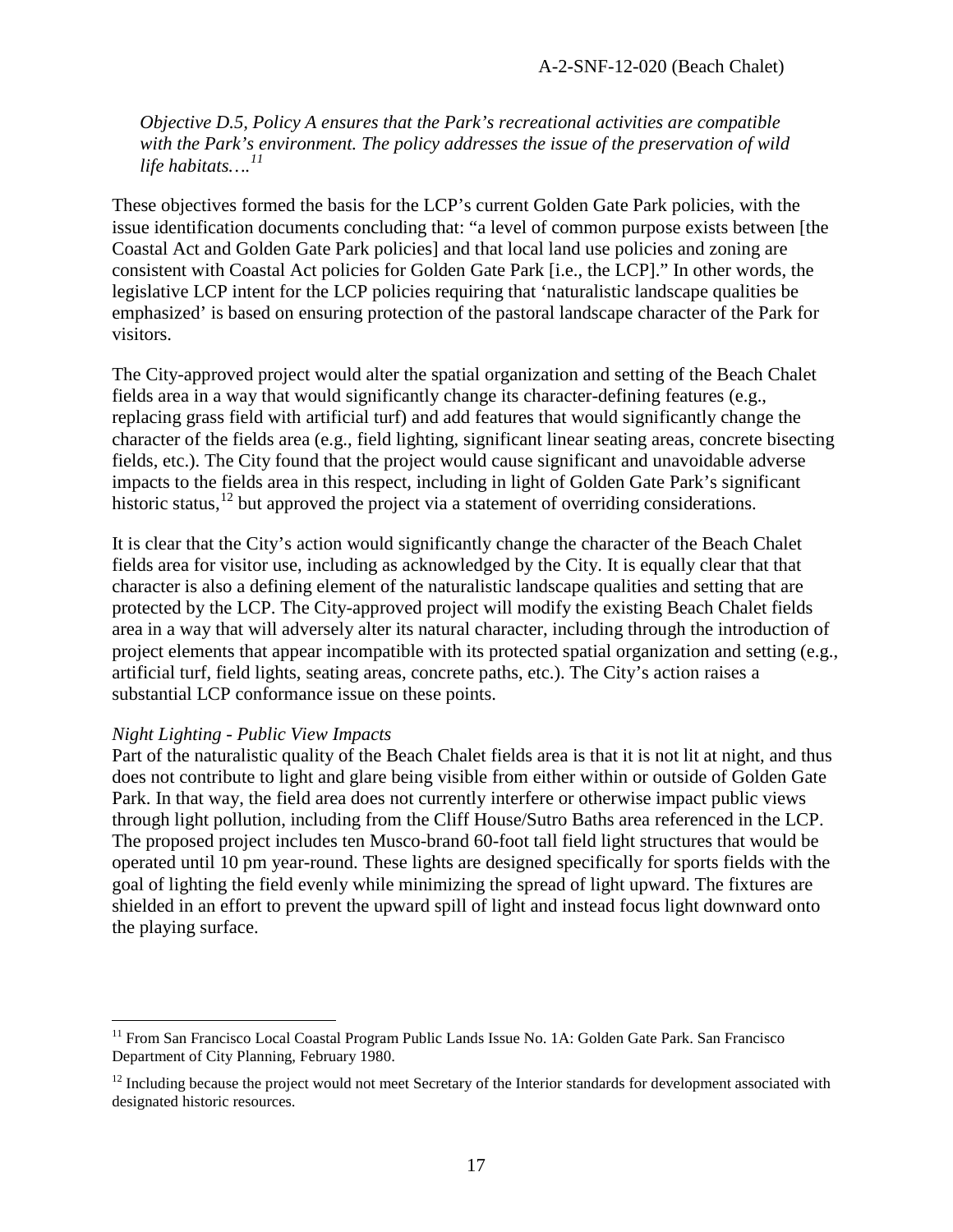The City-approved lights would extend above the tops of the tallest trees surrounding the athletic fields to a height of 60 feet,<sup>[13](#page-17-0)</sup> and thus would be visible from the fields area as well as from points outside the site, including from Ocean Beach and the Cliff House/Sutro Bath area, which is protected as a "nature-oriented shoreline park" under the LCP (see renderings in Exhibit 3). The City's lighting analysis shows that light illumination from the field lights is not expected to reach beyond 270 feet from the fields. The analysis showed that current light measurements taken from the Great Highway immediately adjacent to Ocean Beach and west of the project site range from less than 1 foot candle (FC) to more than 4 FCs, a result of street lamps along the Great Highway and ambient glare from the surrounding city. The lighting for the fields is expected to produce, 150 feet away on a flat plain and without obstructions, approximately 0.25 to 0.95 FCs. Thus, the street lamps currently produce up to four times the amount of light illumination at the Great Highway compared to what the new field lights would produce from 150 feet away. At 270 feet away, the City's analysis indicates that light illumination measurements from the field lights drop to  $0$  FCs.<sup>[14](#page-17-1)</sup>

The eastern edge of Ocean Beach and the promenade along the O'Shaughnessy seawall is roughly 400 feet away from the project area. As such, and since the athletic fields are surrounded by trees, light from the fields is not expected to illuminate Ocean Beach. However, since the lighting structures extend above the tree canopy, the lights themselves would be still be visible from offsite, even if they are not expected to illuminate these areas. The lights would change the view that includes the fields area because the lights would be visible from off-site. Golden Gate Park and the fields area appears a darkened area in these views, and provides a noticeable visual respite in the view from the lights in surrounding built environment. The change from a darkened natural area to one with banks of visible lights would detract from these views.

Finally, calculations were performed for upward light spillover to determine whether light would interfere with the dark sky, a particular concern raised during the local process, including because the Ocean Beach and Sutro Heights areas are popular with amateur astronomers. The analysis found that during clear conditions at 150 feet away from the lights and at a height of 60' above ground, light measurements dropped to 0 FCs. This analysis confirms that upward spillover would be minimal. However, the City's lighting analysis did not take into consideration potential impacts from fog and inclement weather conditions. It is possible that during such conditions there would be a glow over the field area that would be visible from on as well as offsite, including at neighboring Ocean Beach and at the Cliff House/Sutro Baths area.

In both cases, views would be impacted, but the impacts are tempered by the fact that the fields area is in the middle of the City environment with lighting around the park and along the Great Highway. In other words, the views in question already include a series of light sources, and the

<span id="page-17-0"></span> $13$  The City evaluated options for reducing the height of the lights below the heights of the surrounding trees and vegetation, but concluded that the 60-foot height was as low as the lights could be sited and still function for athletic field lighting, including because moving the lights any lower would begin to impact the vision of players on the fields.

<span id="page-17-1"></span><sup>&</sup>lt;sup>14</sup> The City confirmed the accuracy of their lighting calculations by comparing light measurements from the South Sunset Playground and Crocker Amazon Playground, which both have similar field lighting as that approved at Beach Chalet. At both sites, the actual lighting measurements are consistent with the measurements projected during their project permitting stage.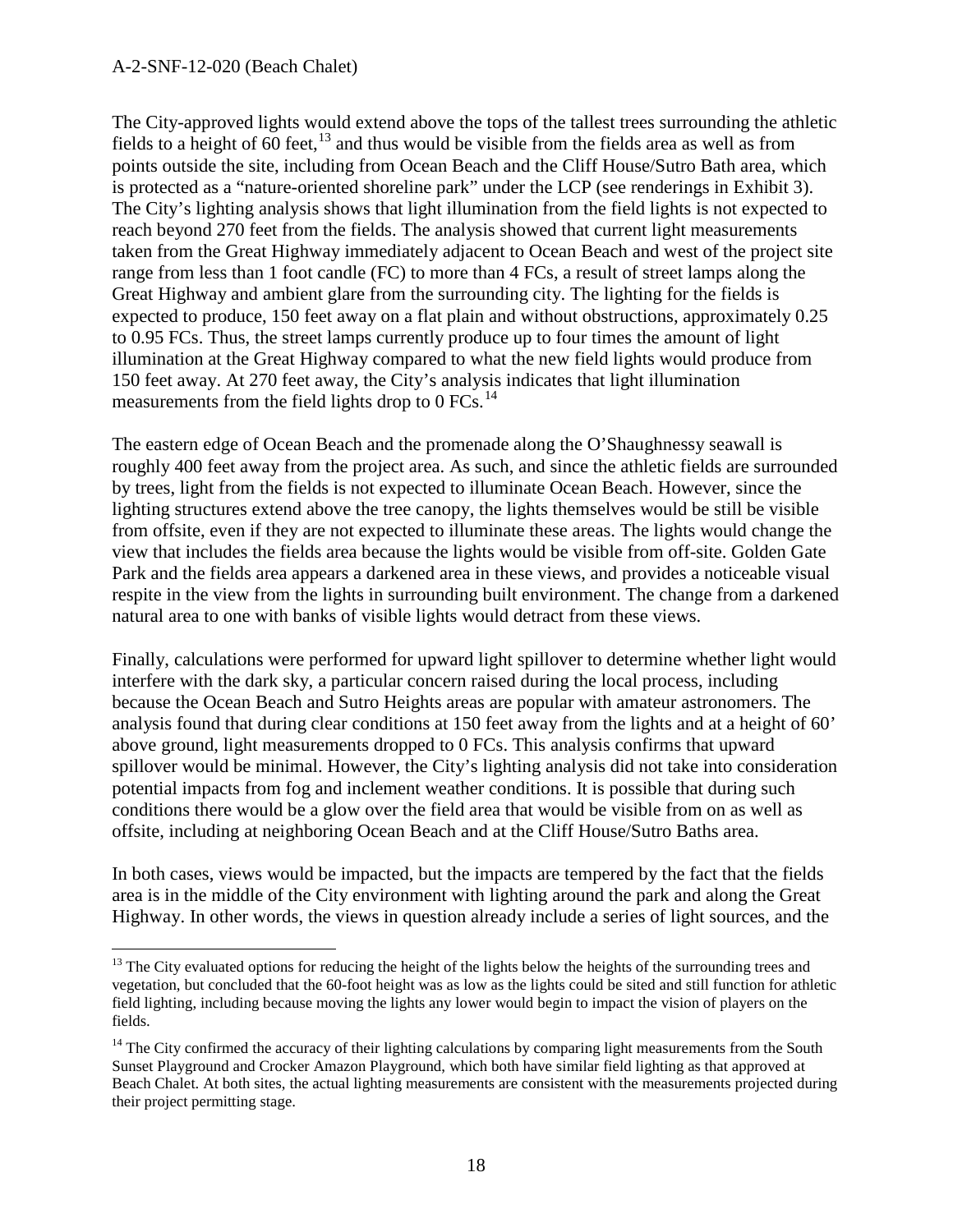introduction of lights into them in the fields area would not significantly alter their value. The City's action does not raise a substantial LCP conformance issue on these points.

#### *Night Lighting - Bird Impacts*

Another component that could be considered part of the naturalistic landscaping quality of the Beach Chalet fields area is the natural flora and fauna. In approving the project, the City found that Golden Gate Park is an important migratory stopover for birds along the Pacific Flyway. The EIR indicates that one of the major flyway routes through this part of the coast is along the shoreline, and the EIR concluded that raptors, songbirds, shorebirds, and waterfowl all stop in Golden Gate Park and Lake Merced during their fall and spring migrations.

Because light spillover during clear conditions is expected to be minimal and because the City determined that light is not expected to illuminate Ocean Beach, as described above, the City found the project's lighting impacts on migrating birds to be minimal. Additionally, because most raptors migrate during the day, the City found that impacts from night lighting to migrating raptor species would not be expected to be significant. Lastly, the City's lighting impact analysis concludes that the project would have minimal impact on resident species, such as owls and bats, because lighting is already present in the project's vicinity, including street lights along the Great Highway, lighting at the adjacent Beach Chalet and Park Chalet restaurants, and lighting from the adjacent urban neighborhoods.

In terms of resident species, the combination of lighting and artificial turf (see also below) could reduce foraging potential for certain species, such as raptors and owls, during twilight and a portion of the night. Surveys performed in winter and spring of 2011 identified one special-status bird species that was observed or is commonly seen in Golden Gate Park in the Beach Chalet fields vicinity, the bank swallow (listed as threatened by the State of California). Other species commonly seen at the Beach Chalet fields include: American kestrel, Cooper's hawk, Red-tailed hawk, Red-shouldered hawk, Great horned owl, and Barn owl. However, no nests were observed during a winter 2011 survey in any of the trees and shrubs within 150 feet of the fields. During a second survey during breeding season in May 2011, three inactive nests were found. Thus, the City concluded, based on the results of these surveys, that the trees and shrubs surrounding the athletic fields are not commonly used for nesting by raptors or owls, although the City also concluded that raptors, owls, and bats could use the onsite trees for nesting during the breeding season and perching during the non-breeding season.

In terms of migrating species, the City's analysis was based only on clear weather conditions, and did not evaluate impacts during foggy or cloudy weather conditions, which have the potential to scatter and reflect light and create a more luminous dome. Numerous studies have shown the potential for birds to become negatively impacted by stadium lights, especially during foggy and cloudy conditions when the ambient glow of urban development can confuse birds that use the moon and stars for navigation.[15](#page-18-0) As stated earlier, the western end of Golden Gate Park and Ocean Beach are important stopover sites for migratory birds along the Pacific Flyway. It is important to note that "Pacific Flyway" is a descriptor for a phenomenon that encompasses

<span id="page-18-0"></span><sup>&</sup>lt;sup>15</sup> For example, Reed, J.R., J.L. Sincock, and J.P. Hailman. 1985. Light attraction in endangered procellariiform birds: reduction by shielding upward radiation. Auk 102:377-383.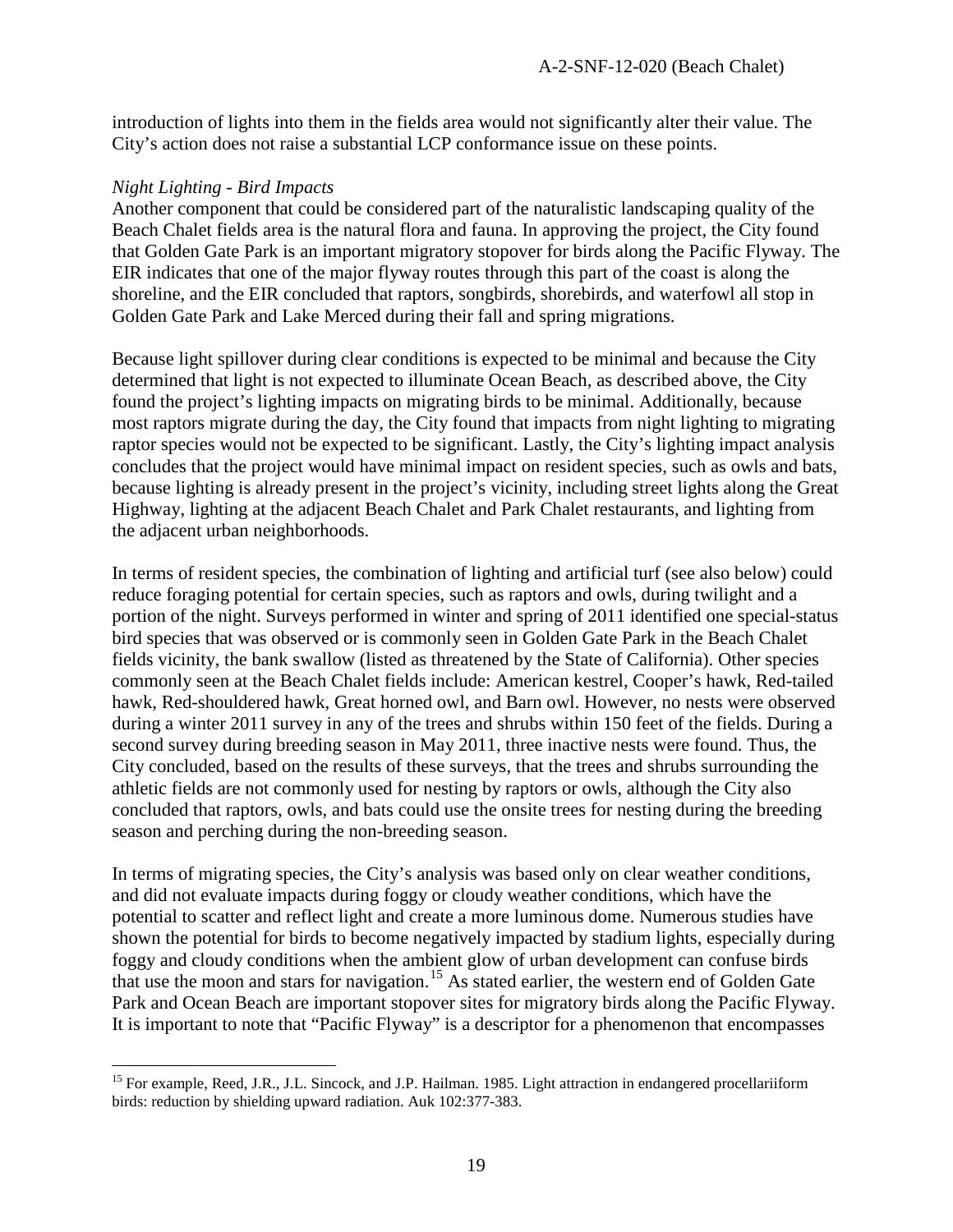the entire state of California and beyond and that not all areas of the state are as important as others. However, depending on the types of migrating birds, certain pathways (e.g. bordering the ocean, along valleys, etc.) will be more frequented, and certain habitats (woodlands, riparian areas, large meadows) will be more important stopovers than others.

According to Commission staff ecologists, Dr. John Dixon and Dr. Jonna Engel, the primary concern with night lighting at the Beach Chalet Athletic Fields is the potential for night migrating birds to become confused and attracted to the lights during inclement/foggy weather. In addition, most migratory movement occurs early in the evening so any impacts to migrating birds due to the Beach Chalet lighting are likely to occur during the first two to three hours after sunset when the lights will be in use. Birds that migrate at night use the moon and stars for navigation. During clear weather they appear to be able to distinguish artificial lighting from light emanating from planets and stars.<sup>[16](#page-19-0)</sup> However, during inclement weather, birds can become confused and drawn to artificial lights. This phenomenon has been observed on numerous occasions at lighted buildings, oil platforms, and athletic fields. Once drawn into an artificial light source a number of negative outcomes, including mortality, can occur; birds may crash into something, circle the light source becoming exhausted, or become confused and drawn off course.

Dr. Dixon and Dr. Engel have determined that given the location relative to the Pacific Flyway in Golden Gate Park and only 1,000 feet from the Ocean Beach shoreline, a significant stopover site for migratory birds, the City-approved lights have the potential to adversely impact migratory birds. As such, there are unknown potential impacts to migratory birds, which use Ocean Beach and Golden Gate Park as important stopover sites on their migration paths. In fact, the project's biological analysis concluded as such, saying that "it is unclear how construction and subsequent use of the improved soccer field complex will affect common wildlife species. In particular, use of artificial lighting (proposed for use at night until no later than 10 pm) could disrupt natural movement, breeding, or foraging behavior.<sup>"[17](#page-19-1)</sup> Thus, there may be an impact to migratory birds during inclement/foggy weather.

In terms of the question of night lighting impacting birds, though, the connection between the LCP requirement to emphasize the naturalistic landscaping qualities of the site for visitor use less clearly extends to the way in which such emphasis extends more generally to protection of resident and migratory birds. Clearly, the policy is a landscape character policy. Granted, birds are a part of that context, but less obviously so, including as referenced in LCP certification documents. The fact that there may be an impact to migrating birds in inclement/foggy weather is an issue, but it is not of itself in this context enough to raise a substantial LCP conformance issue. The City's action does not raise a substantial LCP conformance issue on these points.

<span id="page-19-0"></span><sup>&</sup>lt;sup>16</sup> Memorandum from Coastal Commission ecologist Dr. Jonna D. Engel: City of Malibu LCP Amendment No.1-11-A regarding Malibu High School Athletic Field Night Lighting, September 22, 2011.

<span id="page-19-1"></span><sup>&</sup>lt;sup>17</sup> Biological Resource Assessment Report, City and County of San Francisco's Beach Chalet Soccer Field Improvement Project. May & Associates, Inc., February 2010.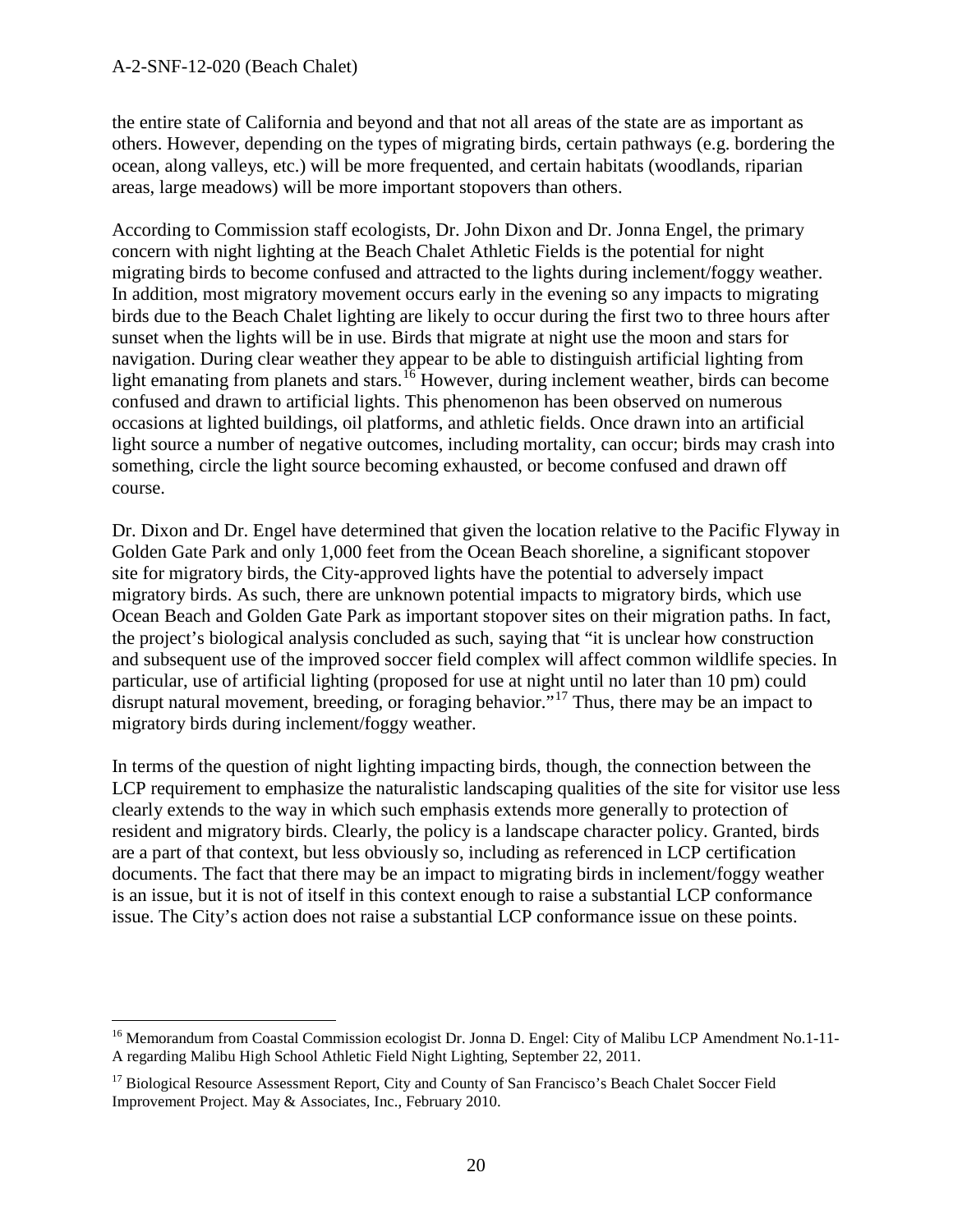#### *Artificial Turf Impacts*

The naturalistic landscape qualities of the western end of Golden Gate Park include the fact that it is vegetated, partly with grass, but also with trees and shrubs, and the way in which management and use of the area affects the natural environment. On the former, the City-approved project would replace the natural turf with artificial turf.<sup>[18](#page-20-0)</sup> Artificial turf can appear naturalistic inasmuch as it is generally green in color, like natural grass, and structured to appear as fresh cut grass. The fact that artificial turf is so uniform, both in color and in structure, reduces the effect of the illusion somewhat, but it can still convey a naturalistic (as opposed to natural) landscape quality.

In this case, the existing field is a single turfed area surrounded by a rectangular, albeit not completely linear, tree/shrub line.<sup>[19](#page-20-1)</sup> The proposed artificial turf would be confined within very structured rectangles, would be edged by linear seating areas, fencing, and a central concrete walkway, and each field would be covered with permanent field lines of varying colors that are used to mark out playing fields and related components of them. The naturalistic illusion that one might have related to a green carpet of artificial turf (to replace the existing natural turf in the same general area) is thus impaired by the way in which the fields would be broken up, fenced, and striped. Taken together, and particularly given the baseline of a grassy field area essentially surrounded by woodland, $^{20}$  $^{20}$  $^{20}$  the artificial turf clashes with the naturalistic landscape qualities of the Beach Chalet fields. The City's action raises a substantial LCP conformance issue on this point.

In addition, replacing over seven acres of grass with artificial turf raises concerns about the way in which it will affect wildlife. When not in use for sporting events, the fields are commonly used for foraging habitat by raptors, owls, and other birds. The fields contain gophers and other rodents that are prey for raptors and other birds that inhabit the park. Replacing some seven acres of grass with artificial turf may negatively impact bird foraging here. However, the degree to which this is the case, and the relative magnitude of the potential impact, is uncertain. Given the more tenuous connection between bird impacts and the LCP's 'naturalistic' policy, as discussed above, the fact that there might be an impact to foraging birds is an issue, but it is not of itself in this context enough to raise a substantial LCP conformance issue. The City's action does not raise a substantial LCP conformance issue on this point.

In terms of the way in which management and use of the area affects the natural environment, the Appellants claim that the replacement of the grass fields with artificial turf will introduce toxic materials into the environment. Given the Pacific Ocean is less than 1,000 feet away to the west, water quality is an even greater concern. As stated earlier, because of the poor condition of the existing grass fields and their inoperability for much of the year, the project seeks to replace

<span id="page-20-0"></span> $18$  The artificial turf would consist of four components: fiber, infill, backing, and underlayment. The fiber will consist of polyethylene (plastic), which would have a grass-like texture and appearance. The infill, used for stability, is comprised of 70% styrene butadiene rubber (SBR) and 30% sand. The SBR is composed of recovered scrap tires.

<span id="page-20-1"></span> $19$  Granted, the existing natural turf area is mostly enclosed by the existing 8-foot tall perimeter chain link fence that gives it a structured appearance, but given the fence is unpermitted, the analytic baseline for CDP review is as if the fence weren't there. See also Violation finding.

<span id="page-20-2"></span> $20$  Id (existing fencing unpermitted).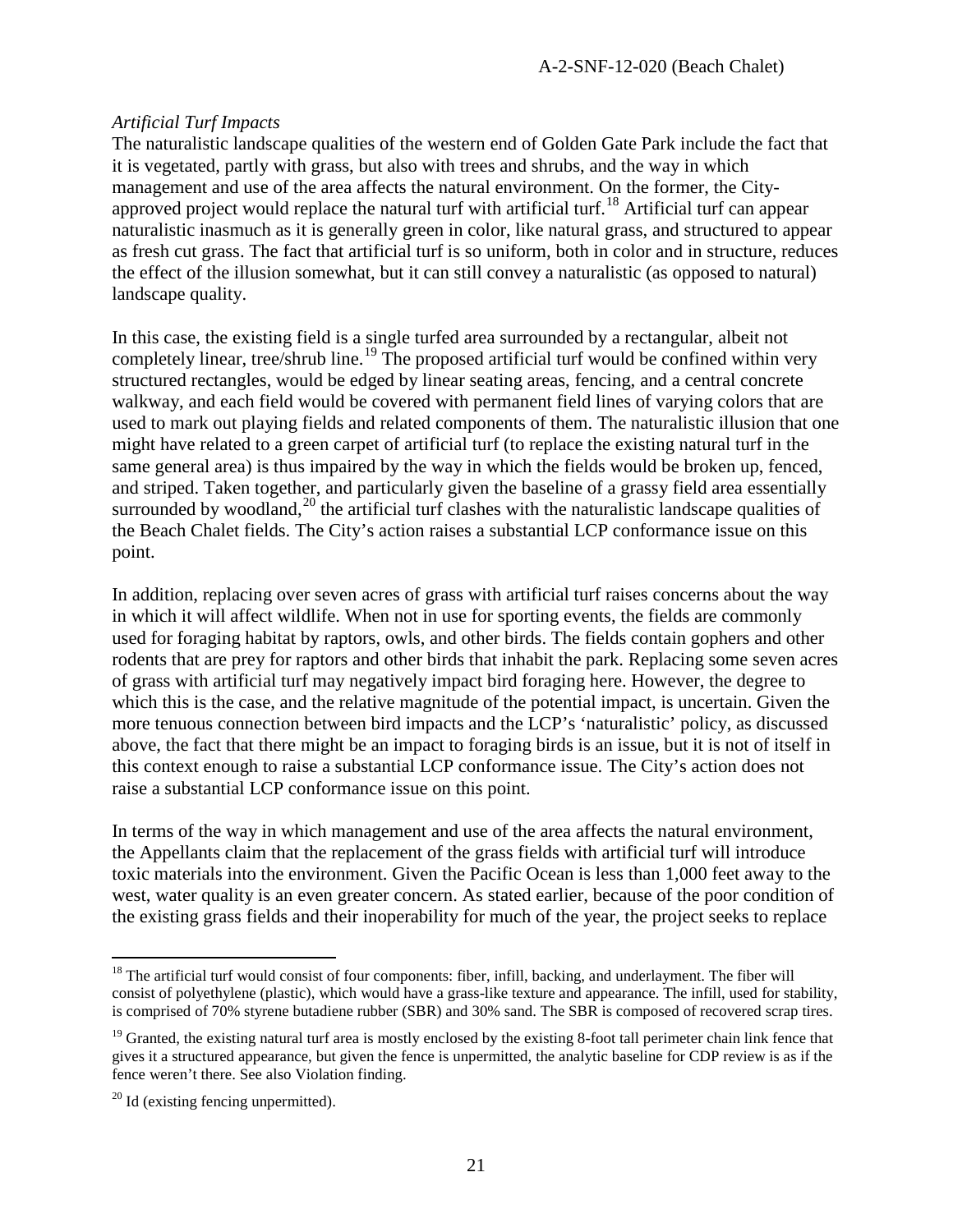seven acres of grass with artificial turf. The turf will allow for increased play hours (the fields will be allowed to remain year-round, even if it is raining), and decreased maintenance. The City estimates that the artificial turf fields would save 5.7 million gallons of irrigation water annually and would not require any herbicides or pesticides. An underdrain system would be installed beneath the turf to collect all stormwater from the fields, plaza, and parking lot. The stormwater would infiltrate from the fields into the underdrain system and then be conveyed to the City's combined sewer/stormwater system for treatment at the Oceanside Water Pollution Control Plant. Consistent with the water quality testing program at other artificial turf fields within the city, City Recreation and Park and Public Utilities Commission staff would sample and test the stormwater to ensure it meets applicable standards. If water quality standards are met, the stormwater could be allowed to infiltrate into the groundwater system at a later date.

The Appellants cite numerous studies, including those of the United States Environmental Protection Agency, that show some artificial turf fields containing toxic materials and heavy metals, including lead, arsenic, and mercury. Because of these concerns, the City established a Synthetic Playfields Task Force in 2008 to identify the primary environmental concerns of artificial turf and make recommendations as to best practices for the use of turf within the City's parks, playgrounds, and athletic fields. The recommendations developed by the Task Force include: prevent leachate/stormwater from infiltrating the groundwater system and instead direct it to the City's combined sewer/stormwater system for treatment, conduct tests of stormwater runoff to determine levels of zinc and other contaminants, and develop synthetic turf standards that identify the maximum levels of metals allowed in artificial turf materials used in the City.<sup>[21](#page-21-0)</sup> Finally, all vendors must submit a product analysis of the turf's fiber, infill, backing, and underlayment to quantify all metals and semivolatile organic compounds (SVOCs). All of these measures and requirements were recommended by the Task Force and subsequently implemented by the City to ensure that only non-toxic, high-quality materials are being used in the city's parks.

Ongoing water quality testing, as recommended by the Task Force, has been performed at fields installed with artificial turf. Samples taken at the South Sunset Playground and Garfield Square Park in 2010 and 2011 showed that volatile organic compounds (VOCs) and SVOCs were not detected in any sample. Dissolved metal concentrations<sup>[22](#page-21-1)</sup> were all below the applicable drinking water Maximum Contaminant Levels (MCLs) and applicable freshwater surface water ESL. Thus, City testing has shown that the artificial turf fields installed at other City parks has not contributed to water quality impairment. Similar treatment and testing is required for the Beach Chalet Athletic Fields turf as well. Therefore, because of the City's stringent artificial turf material composition requirements, the positive water quality testing results performed at other similar fields, and the project's design to capture and treat all stormwater runoff, the City's

<span id="page-21-0"></span> $21$  The synthetic turf standards identify a maximum level of soluble chromium, lead, and zinc in SBR material. The levels are 0.05 milligrams/liter (mg/l) for chromium, 0.0025 mg/l for lead, and 250 mg/l for zinc. Both chromium and lead levels are equal to or below the applicable Environmental Screening Levels (ESL) and California Drinking Water Standards for groundwater. While the allowable zinc concentration is higher than the allowable standards, the Task Force determined that the actual amount of zinc that would be dissolvable within groundwater would meet the applicable ESL and Drinking Water Standard since zinc is more difficult to dissolve.

<span id="page-21-1"></span> $^{22}$  Metals analyzed include: antimony, arsenic, barium, beryllium, cadmium, cobalt, chromium, copper, iron, manganese, mercury, molybdenum, nickel, lead, selenium, silver, thallium, vanadium, and zinc.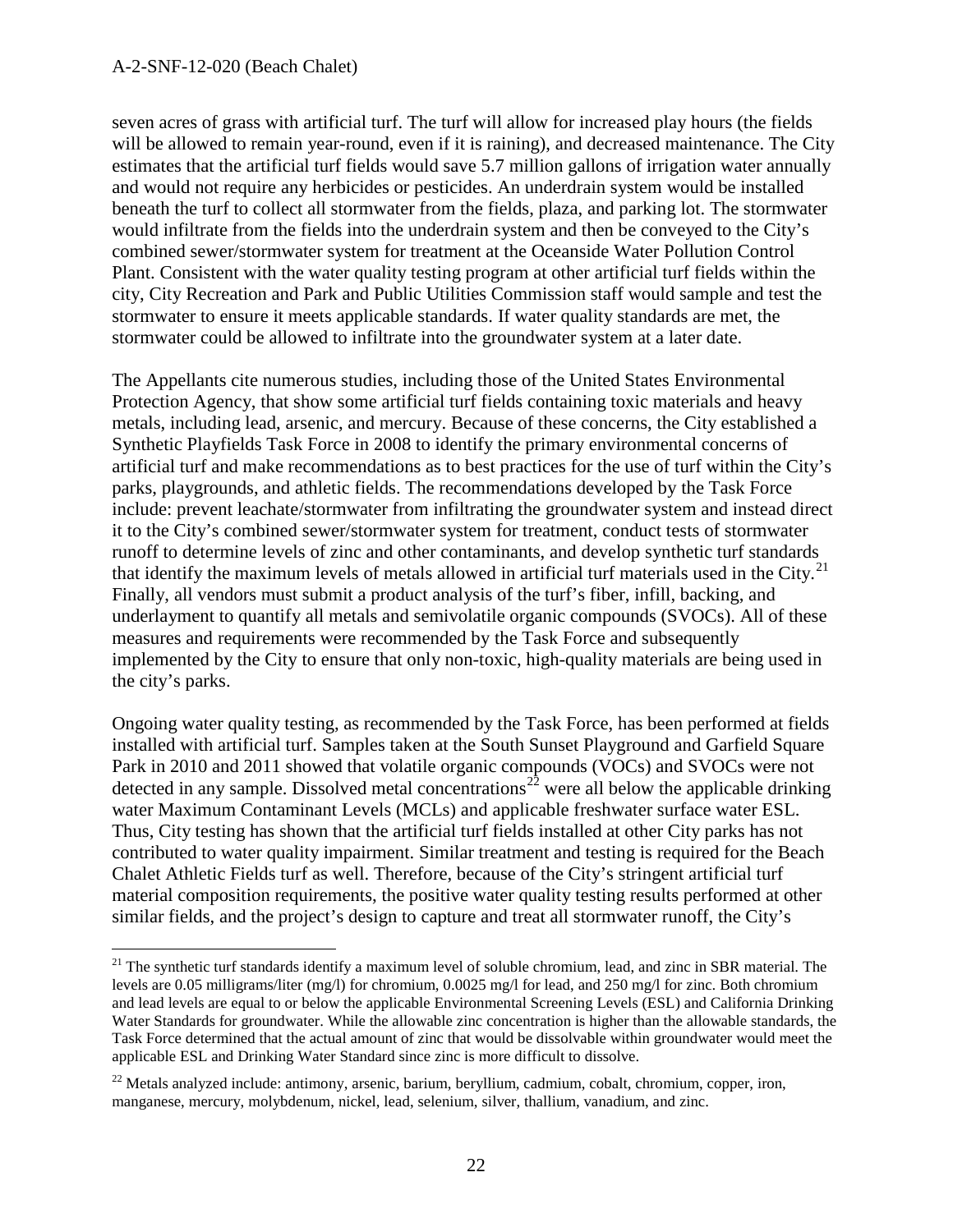action does not raise a substantial LCP conformance issue in terms of the impacts of the artificial turf fields on water quality.

#### **3. Reforestation Program Implementation**

The Appellants contend that the City-approved project is inconsistent with the LCP's requirement to implement a long-term reforestation program at the western end of Golden Gate Park because it includes the removal of 55 trees. The Applicant claims that they are only removing 16 trees (ten Monterey cypress and six Monterey pine) and 44 invasive shrubs (*Myoporum laetum*). Of the 16 trees, the City indicates that five are in poor health or are already dead. Consistent with the City's Golden Gate Park Forest Management Plan, the project area would be replanted with over 200 trees and 1,000 plants. The Forest Management Plan seeks to identify and replace the park's aging trees, many of which were original plantings with the park's development well over 100 years ago. All replantings would be overseen by the City's Park Forestry Supervisor and Natural Areas Program Director.

Thus, in this case, the City-approved project includes some tree and shrub removal and some tree and shrub planting. Clearly, however, the replanting component would result in significantly more trees and vegetation at the site after the project than before. The location of the trees and shrubs raise concerns related to the character of the site and the need for emphasizing naturalistic landscape qualities as required by the LCP (see above), but the fact that it results in more forest than is currently the case supports the argument that it is part of implementation of a reforestation program, and the City's action does not raise a substantial LCP conformance issue on this point alone.

#### **4. Richmond and Sunset Traffic Impacts**

The Appellants contend that the City-approved project will not protect the Richmond and Sunset residential areas from traffic impacts because the project will result in a significant increase in traffic and visitors. Indeed, a stated goal of the project is to increase the usability of the fields and allow for more play. The City projects that the renovation project would increase annual play hours from 4,738 hours to 14,320 hours. An increase in visitors and users is appropriate for a complex as large as the Beach Chalet with its four fields, and consistent with its use as one of the City's three primary sports athletic fields. A traffic analysis was performed as part of the EIR for the project. The analysis found that the project would generate 52 net-new peak-hour (4:30- 5:30pm) vehicle trips during weekdays and 72 net-new peak-hour vehicle trips on weekends.<sup>[23](#page-22-0)</sup> Based off these numbers, the EIR found that none of the ten intersections in the vicinity would experience any significant impacts in level-of-service (LOS) delay. The project would also generate demand for 51 additional parking spaces on weekday peak periods (for a total of 208 spaces) and 72 additional spaces on weekends (288 spaces). With the 70 spaces available in the expanded parking lot and 258 on-street spaces within the park within a five minute walk along John F. Kennedy Drive, 47<sup>th</sup> Avenue, and South Fork Drive, there are a total of 328 parking spaces available for Beach Chalet Athletic Field users. Thus, parking supply in Golden Gate Park within a five minute walk of the fields is adequate to serve the facility even on peak weekday and weekend events. Thus, the project is not expected to significantly impact traffic in the Richmond

<span id="page-22-0"></span><sup>&</sup>lt;sup>23</sup> These numbers were based on City field observations showing that generally there are about 40-54 players/referees/spectators per field on weekdays, and about 72 people per field on weekends. The analysis also assumed that all additional person trips would be made by car and that there would be two people per vehicle.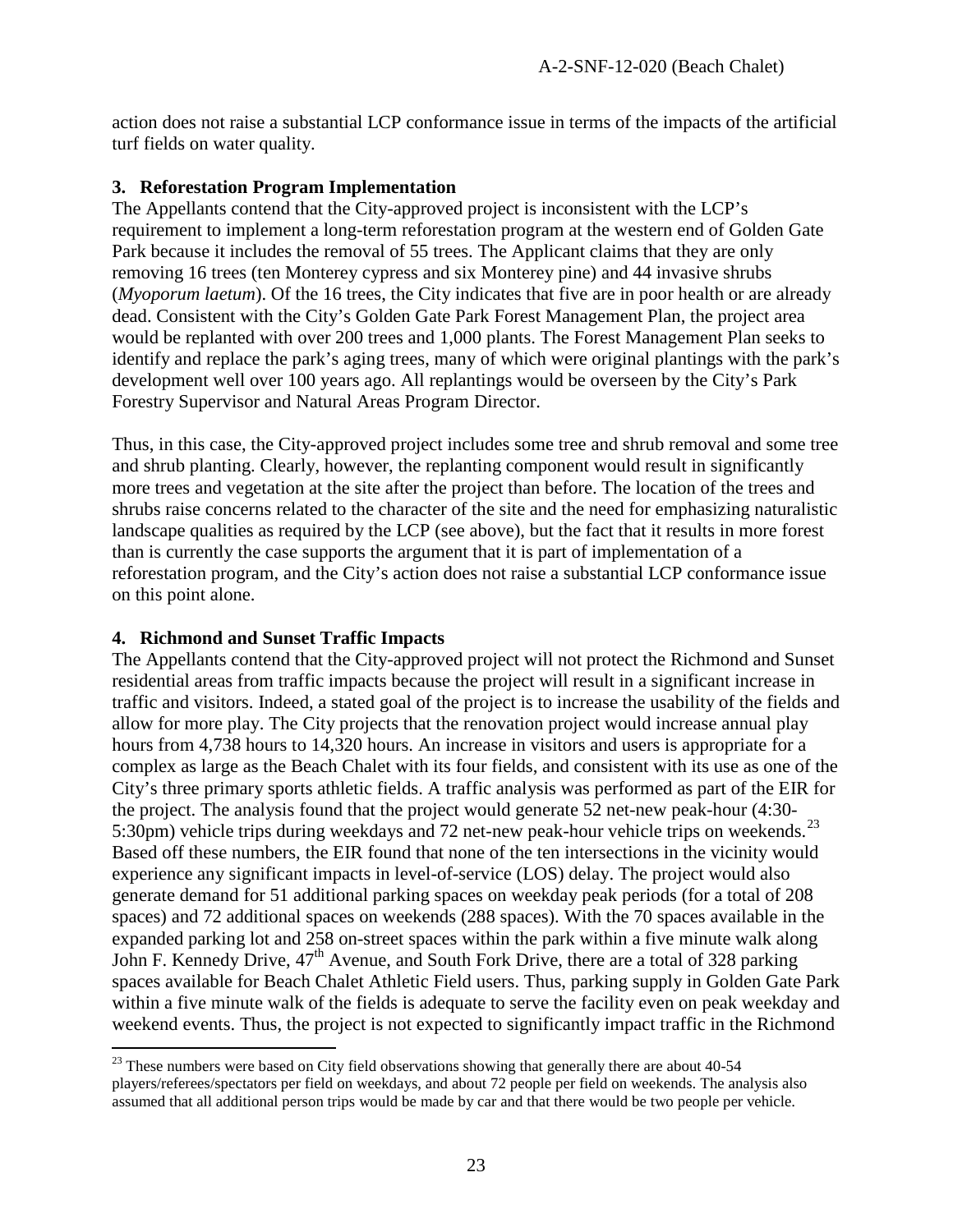and Sunset neighborhoods, and the City's action does not raise a substantial LCP conformance issue on this point.

#### **5. Substantial Issue Determination Conclusion**

The LCP requires that development "emphasize the naturalistic landscape qualities of the western end of the park for visitor use". LCP certification documents indicate that the intent and goal of the LCP in this respect is to ensure protection of the unique pastoral landscape character of the Park. The City-approved project will modify the existing Beach Chalet fields area in a way that will significantly alter its natural character, including through the introduction of project elements that would significantly alter its spatial organization and setting (e.g., artificial turf, field lights, seating areas, fending, concrete paths, etc.). The City found that the project would cause significant and unavoidable adverse impacts to the fields area in this respect, including in light of Golden Gate Park's significant historic status, but approved the project via a statement of overriding considerations.

In short, the City approved project raises substantial LCP conformance issues on these points, and therefore the Commission finds that a substantial issue exists with respect to the Cityapproved project's conformance with the certified City of San Francisco LCP, and takes jurisdiction over the CDP application for the proposed project.

### **F. COASTAL DEVELOPMENT PERMIT DETERMINATION**

The Substantial Issue Determination findings above are included herein in their entirety by reference. The standard of review for this CDP determination is the City of San Francisco certified LCP.

#### **1. Approvable Project**

As described in the preceding findings, the proposed project would alter the Beach Chalet fields facility in ways that would not emphasize its naturalistic landscape qualities as required by the LCP. It is clear from LCP certification documents that the intent and goal of the LCP in this respect is to ensure protection of the unique pastoral landscape character of this part of Golden Gate Park. The proposed project would introduce an intensely structured facility in an area where the LCP directs the opposite. It is clear that an approvable project would need to be modified to better fit within the site setting and character.

There are likely many different alternative project variations that could address the character issues, but it is clear that any proposal that seeks to renovate the Beach Chalet athletic fields facility must emphasize the natural, pastoral landscape by keeping hardscape and engineered elements to a minimum, and making sure they are subservient to the pastoral landscape character. The foundation for an approvable project lies in the character-defining features of Golden Gate Park itself. As indicated previously, the Park consists of an expansive forest interspersed with open meadows and linked by a system of curvilinear paths and roads. Numerous gardens, lakes, and recreational features are located throughout the park, as well as naturalistic forest areas. The significance of the design of the Beach Chalet fields area derives from how it fits within the design of this part of the park to form an integral part of the woodland and open space landscape. Framed by trees and vegetation, the fields are meant to be perceived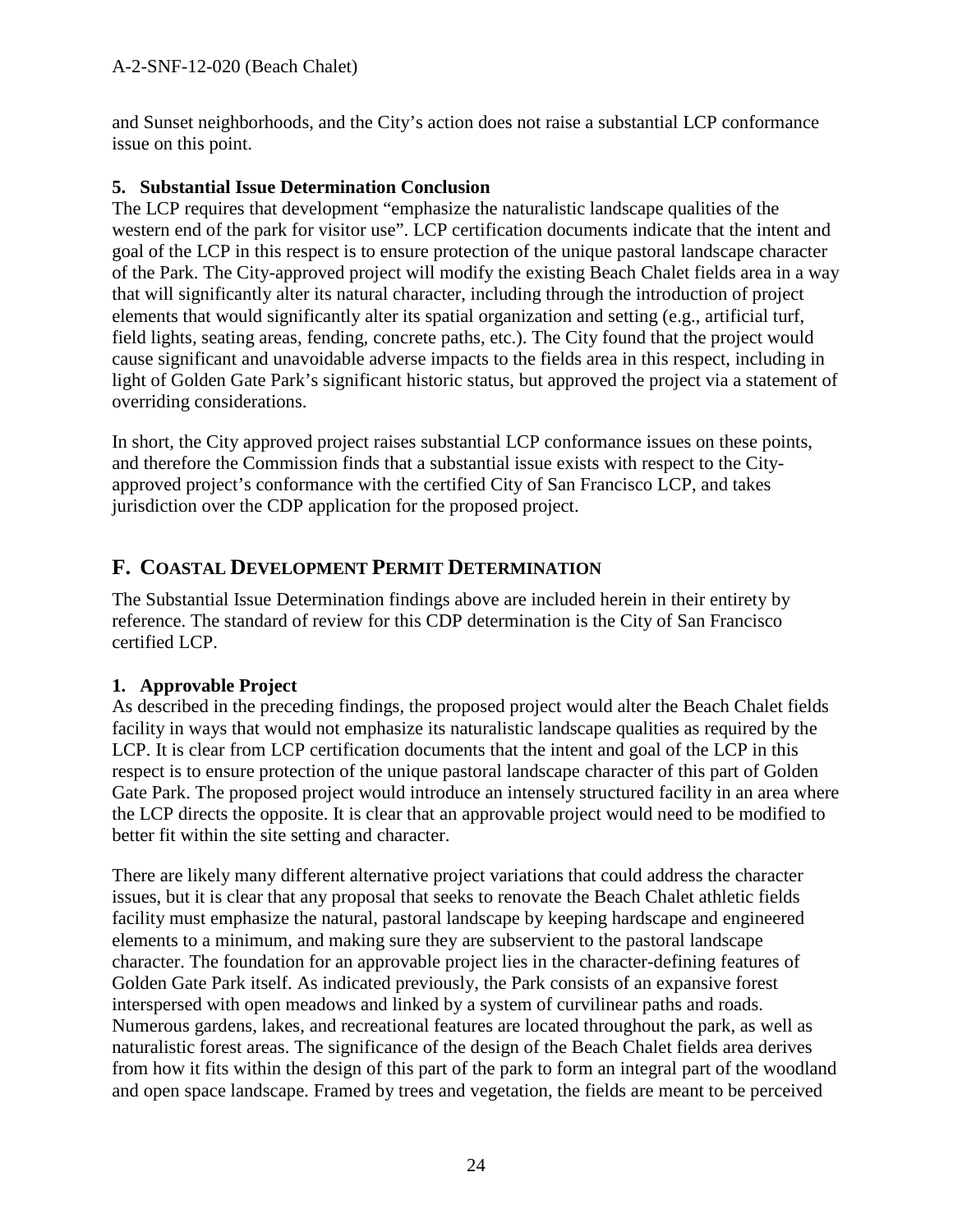as a pastoral open space used for recreation. It is this spatial organization and the natural landscape that most clearly drives an approvable project that respects the naturalistic setting and character as required by the LCP.

Within this context, there are a range of potential project elements that may be appropriate to meet City objectives of increasing the field's recreational usage while also meeting LCP requirements that protect the naturalistic landscape. Fundamentally, project elements that break up the overall grassy area are problematic in this respect (such as the proposed 30-foot wide linear concrete area with seating that would bisect the fields entirely), as are significant project elements that significantly frame the field areas in a linear and/or regular fashion (e.g., perimeter fencing). Other project elements that introduce significant hardscape and 'engineered' elements also take away from the naturalistic character of the area. For other project elements, however, there is some judgment involved as to what tips the scales to not appropriately emphasizing the naturalistic landscape qualities of the site. For example, some field lighting that doesn't break up the overall grassy area and some linear form seating areas that are integrated into landscape areas could be consistent with that LCP policy.

Such an approvable project could include: redoing the natural turf fields with natural grass (including with enhanced foundation and drainage elements); eliminating and/or reducing field lighting (and limiting lighting otherwise to that necessary for public safety); modifying fencing (including because existing fencing which has altered the character of the site is currently unpermitted); modifying seating to be informal bench seating (e.g., intermittent benches) and/or more limited linear seating forms integrated with perimeter paths and landscaping; modifying paths to be decomposed granite or equivalent as opposed to concrete; providing enhanced signage and path connections between the fields and Ocean Beach, as well as interpretive signing; updating the restroom building and surrounding area in relation to the parking lot area in a way that separates the two (including in light of unpermitted past vegetation removal and hardscaping that inappropriately connected the two visually) with an emphasis on natural materials and landscaping; siting and designing the picnic and play areas to blend into the environment; and maximizing revegetation efforts with an eye towards emphasizing naturalistic spatial organization for the fields area (e.g., curvilinear as opposed to linear) and using vegetation as backstop for wayward balls. Such a project would be a significant improvement to the Beach Chalet fields area that would both enhance its pastoral character and its utility for recreation consistent with the LCP. See special conditions.

It should be noted that a revised project will still greatly increase recreational use and utility at the Beach Chalet fields site over what is available now. In addition, although not part of this CDP, additional recreational utility, including nighttime play via lights, may be accomplished at nearby West Sunset Playground (outside of the coastal zone, about a mile and a half away from the Beach Chalet site). The project EIR identified the West Sunset Playground Off-Site Alternative as the Environmentally Superior Alternative (after the No Project Alternative) under CEQA. This alternative proposes similar project renovations, including night lighting, artificial turf, and seating, but at the West Sunset Playground instead of at Beach Chalet. The West Sunset Playground is approximately 18 acres in size and is located near Sunset Boulevard and Ortega Street in the Sunset District of San Francisco. The West Sunset Playground facility includes a large soccer field, three baseball diamonds, two tennis courts (with lights), a full basketball court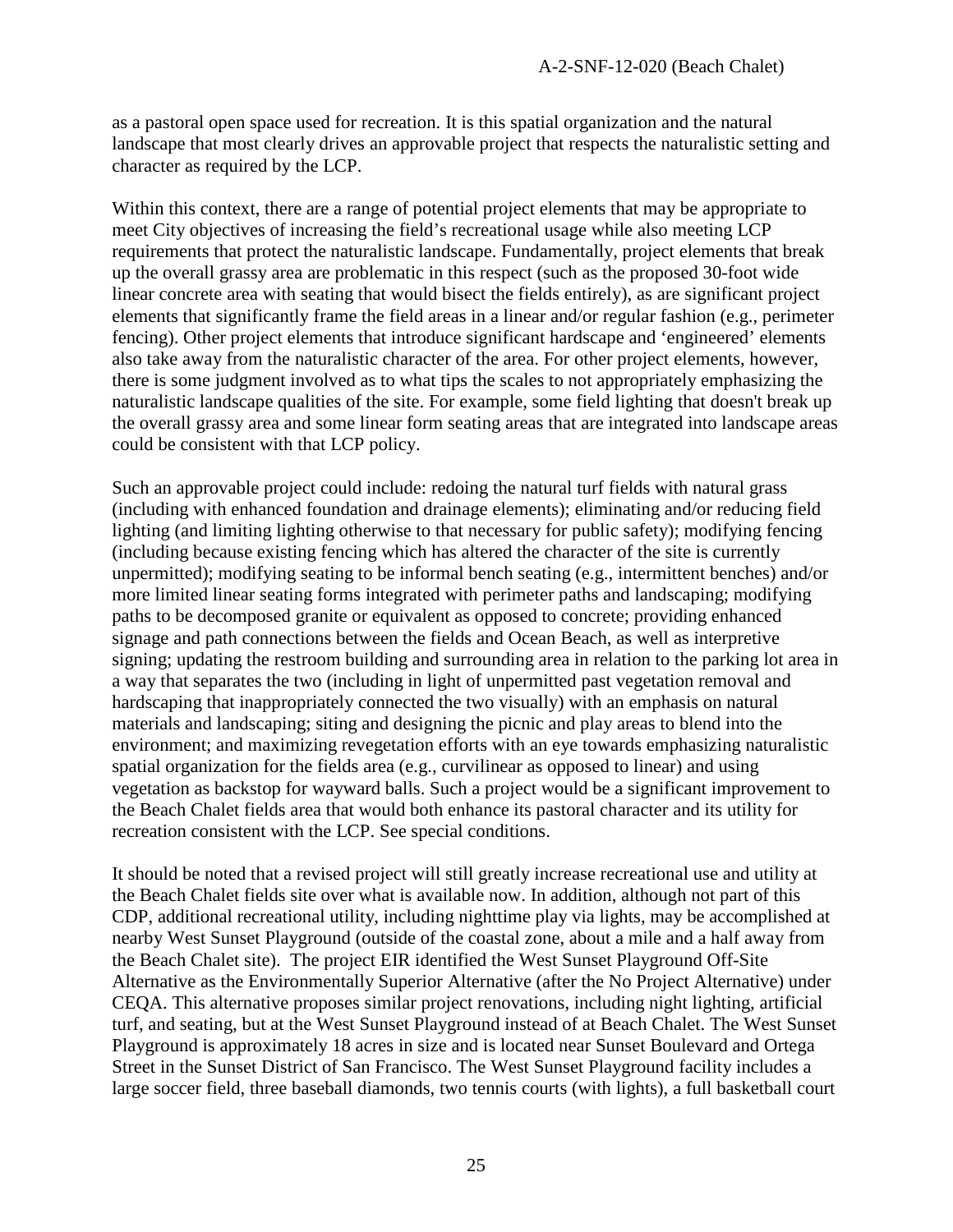(with lights), a playground, restrooms, and small recreation center. The Playground is part of a complex that includes Sunset Elementary School, Ortega Branch Library, A.P. Giannini Middle School, and Saint Ignatius College Preparatory.

The EIR acknowledged that the West Sunset Playground alternative would avoid impacts to historic resources (since West Sunset Playground is not a listed historic resource) and would also allow for greater athletic field access and use. Such an alternative appears appropriate for the West Sunset Playground, which is surrounded by urban development, including three schools and a library. The EIR found that this alternative would fail to meet the objective of increased recreational usage at the Beach Chalet site, but this conclusion was based off the assumption that no improvements or renovations would take place at Beach Chalet. With the approvable project, the objective of increased recreational usage at the Beach Chalet site will be realized. When combined with improvements at West Sunset Playground, including artificial turf and night lighting, significant recreational enhancements can be realized in this part of the City. Clearly, further refinement of the West Sunset Playground alternative would be needed, but it appears that such an alternative would be able to meet all project goals, especially considering that the West Sunset Playground is already proposed for renovation and budgeted \$13.2 million from San Francisco's 2012 Clean and Safe Neighborhood Parks Bond.

In conclusion, an approvable project exists that would accomplish the City's project goal of increasing recreational opportunities while also respecting the naturalistic character and landscape of the western end of Golden Gate Park and Ocean Beach as required by the LCP. The City's objectives could also be furthered through combining such improvements with the CEQA environmentally superior project at the West Sunset Playground. This hybrid, where the Beach Chalet fields are improved consistent with the LCP and the West Sunset Park fields are improved including potentially for lighted field play, is a win-win on many levels, including enhancing the Beach Chalet site consistent with its naturalistic pedigree and greatly increasing the utility and availability of recreational fields in this area of the City.

The Commission's approval of a more naturalistic landscape project at the Beach Chalet fields facility is in recognition of the naturalistic setting and character that are protected by the LCP, and the constraints to developing such an intensely structured facility as the proposed project at the site. Commission staff is prepared to work with the Applicant, other City departments, and interested parties to help foster a better overall project that can meet LCP requirements, enhance and protect coastal resources, and meet the community's recreational needs over the longer term with a sustainable and beneficial public infrastructure project.

#### **2. Violation**

Development including, but not limited to: 1) the installation of an 8-foot tall chain-link fence enclosing the majority of the Beach Chalet fields area; 2) removal of trees and vegetation around the Beach Chalet restroom; and 3) installation of pavement around the Beach Chalet restroom, has taken place without benefit of a CDP. Although development has taken place prior to submission of this permit application, consideration of the application by the Commission has been based solely upon the policies of the City and County of San Francisco LCP. Commission review and action on this permit does not constitute a waiver of any legal action with regard to the alleged violations, nor does it constitute an implied statement of the Commission's position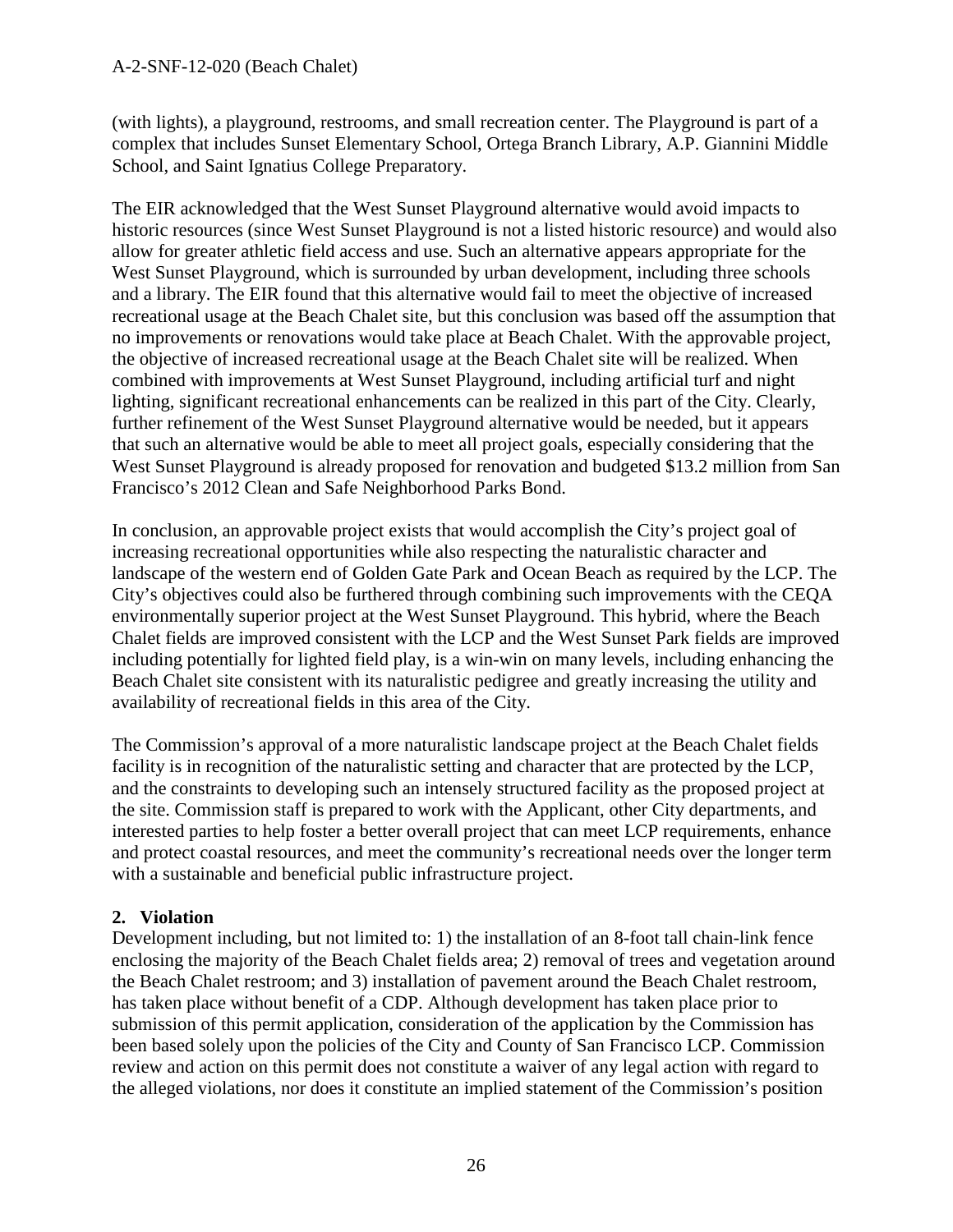regarding the legality of any development undertaken on the subject site without a CDP, or that all aspects of the violation have been fully resolved.

#### **3. Indemnification**

Coastal Act Section 30620(c)(1) authorizes the Commission to require applicants to reimburse the Commission for expenses incurred in processing CDP applications.<sup>[24](#page-26-0)</sup> Thus, the Commission is authorized to require reimbursement for expenses incurred in defending its action on the pending CDP application in the event that the Commission's action is challenged by a party other than the Applicant. Therefore, consistent with Section 30620(c), the Commission imposes Special Condition 4 requiring reimbursement for any costs and attorney fees that the Commission incurs in connection with the defense of any action brought by a party other than the Applicant challenging the approval or issuance of this permit.

### **G. CALIFORNIA ENVIRONMENTAL QUALITY ACT (CEQA)**

Section 13096 of the California Code of Regulations requires that a specific finding be made in conjunction with coastal development permit applications showing the application to be consistent with any applicable requirements of CEQA. Section 21080.5(d)(2)(A) of CEQA prohibits a proposed development from being approved if there are feasible alternatives or feasible mitigation measures available which would substantially lessen any significant adverse effect which the activity may have on the environment.

The City, acting as the lead CEQA agency, certified an EIR for the project pursuant to CEQA. That EIR evaluated project impacts, identified mitigations to reduce certain impacts, but found some to be significant and unavoidable, in particular related to the cultural resource and historic landscape of Golden Gate Park generally, and the Beach Chalet fields area specifically. For this reason, the City adopted a statement of overriding considerations acknowledging such impacts. At the same time, the EIR found that the proposed project was not the least environmentally damaging feasible alternative, instead finding the West Sunset Playground alternative environmentally superior to the proposed project. The City's EIR has been challenged in court.<sup>[25](#page-26-1)</sup>

The Coastal Commission's review and analysis of land use proposals has been certified by the Secretary of Resources as being the functional equivalent of environmental review under CEQA. The Commission has reviewed the relevant coastal resource issues with the proposed project, and has identified appropriate and necessary modifications to address adverse impacts to such coastal resources. All public comments received to date have been addressed in the findings above. All above findings are incorporated herein in their entirety by reference.

The Commission finds that only as conditioned by this permit will the proposed project avoid significant adverse effects on the environment within the meaning of CEQA. As such, there are

<span id="page-26-0"></span><sup>&</sup>lt;sup>24</sup> See also California Code of Regulations Title 14 Section 13055(g).

<span id="page-26-1"></span> $25$  SF Coalition for Children's Outdoor Play, Education and the Environment v. City and County of San Francisco in San Francisco Superior Court. The litigation challenges inadequate acknowledgement of toxics in SBR crumb rubber infill, failure to consider alternatives to SBR rubber infill, and inadequate project alternatives analysis in the City's EIR.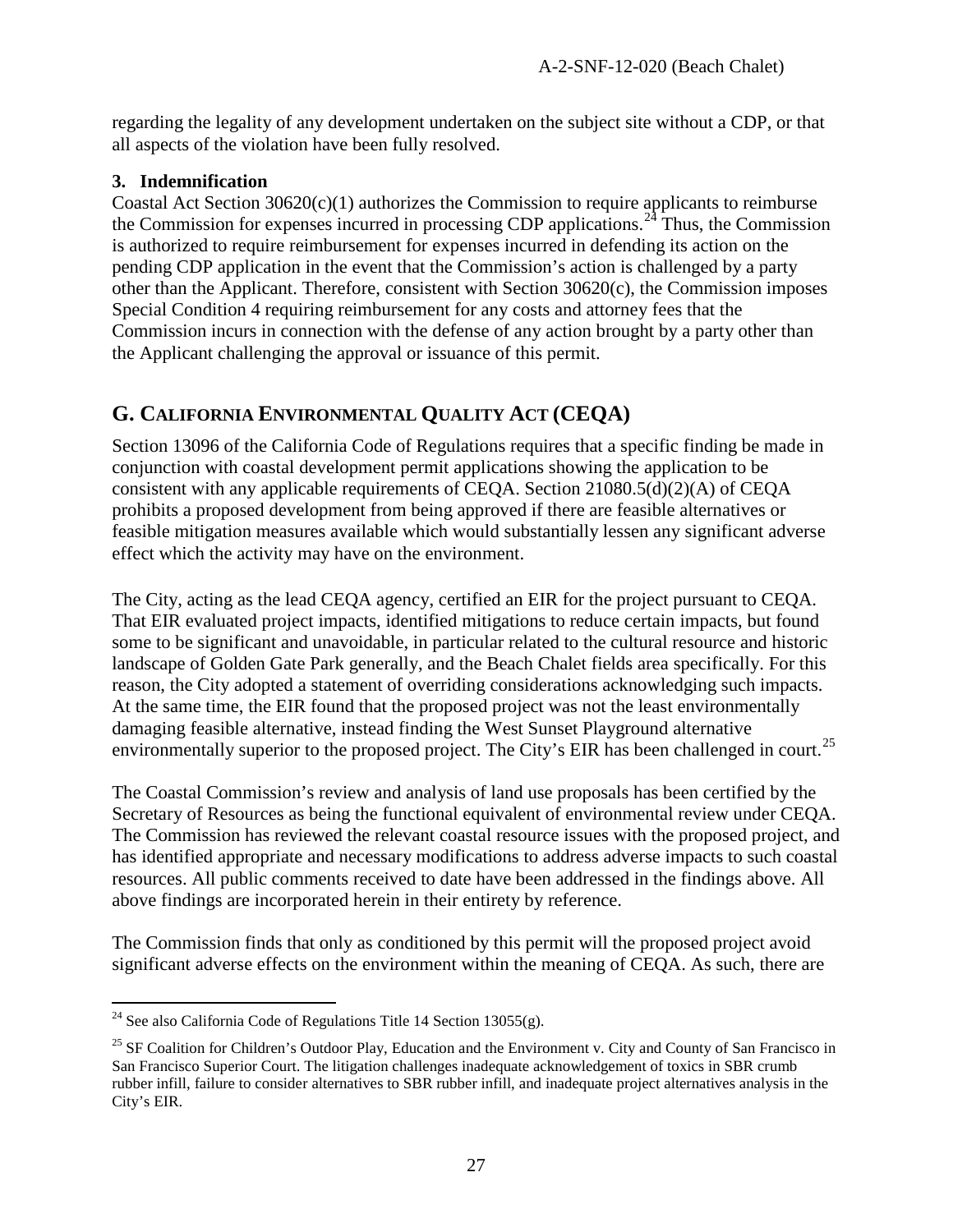no additional feasible alternatives or feasible mitigation measures available which would substantially lessen any significant adverse environmental effects that approval of the proposed project, as modified, would have on the environment within the meaning of CEQA. If so modified, the proposed project will not result in any significant environmental effects for which feasible mitigation measures have not been employed consistent with CEQA Section  $21080.5(d)(2)(A)$ .